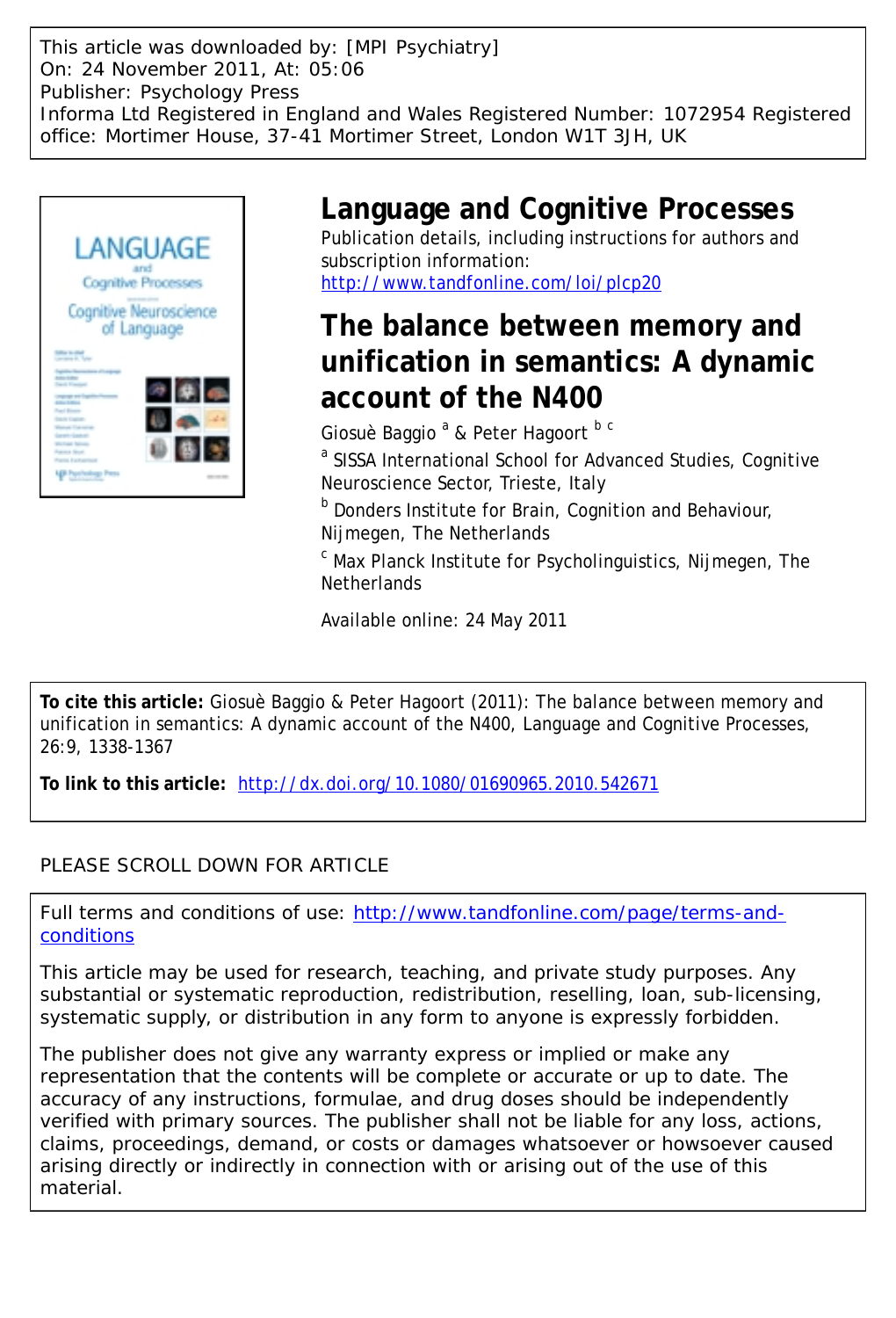## The balance between memory and unification in semantics: A dynamic account of the N400

Giosuè Baggio<sup>1</sup> and Peter Hagoort<sup>2,3</sup>

<sup>1</sup>SISSA International School for Advanced Studies, Cognitive Neuroscience Sector, Trieste, Italy <sup>2</sup>Donders Institute for Brain, Cognition and Behaviour, Nijmegen, The Netherlands <sup>3</sup>Max Planck Institute for Psycholinguistics, Nijmegen, The Netherlands

At least three cognitive brain components are necessary in order for us to be able to produce and comprehend language: a Memory repository for the lexicon, a Unification buffer where lexical information is combined into novel structures, and a Control apparatus presiding over executive function in language. Here we describe the brain networks that support Memory and Unification in semantics. A dynamic account of their interactions is presented, in which a balance between the two components is sought at each wordprocessing step. We use the theory to provide an explanation of the N400 effect.

Keywords: Semantics; Neuroscience; N400.

## 1. INTRODUCTION

The human brain's ability to combine elementary representations to form complex ones is part of what gives language its seemingly boundless expressive power. There is little need to turn to evolution to see that this

Correspondence should be addressed to Giosue` Baggio, SISSA International School for Advanced Studies, Cognitive Neuroscience Sector, via Bonomea 265, 34136 Trieste, Italy. Email: gbaggio@sissa.it

We wish to thank Ole Jensen, Paul Tiesinga, and two anonymous reviewers for their useful comments on an earlier version of the paper.

 $\odot$  2011 Psychology Press, an imprint of the Taylor & Francis Group, an Informa business [http://www.psypress.com/lcp](http://www.psypress.com/ecp)<http://dx.doi.org/10.1080/01690965.2010.542671>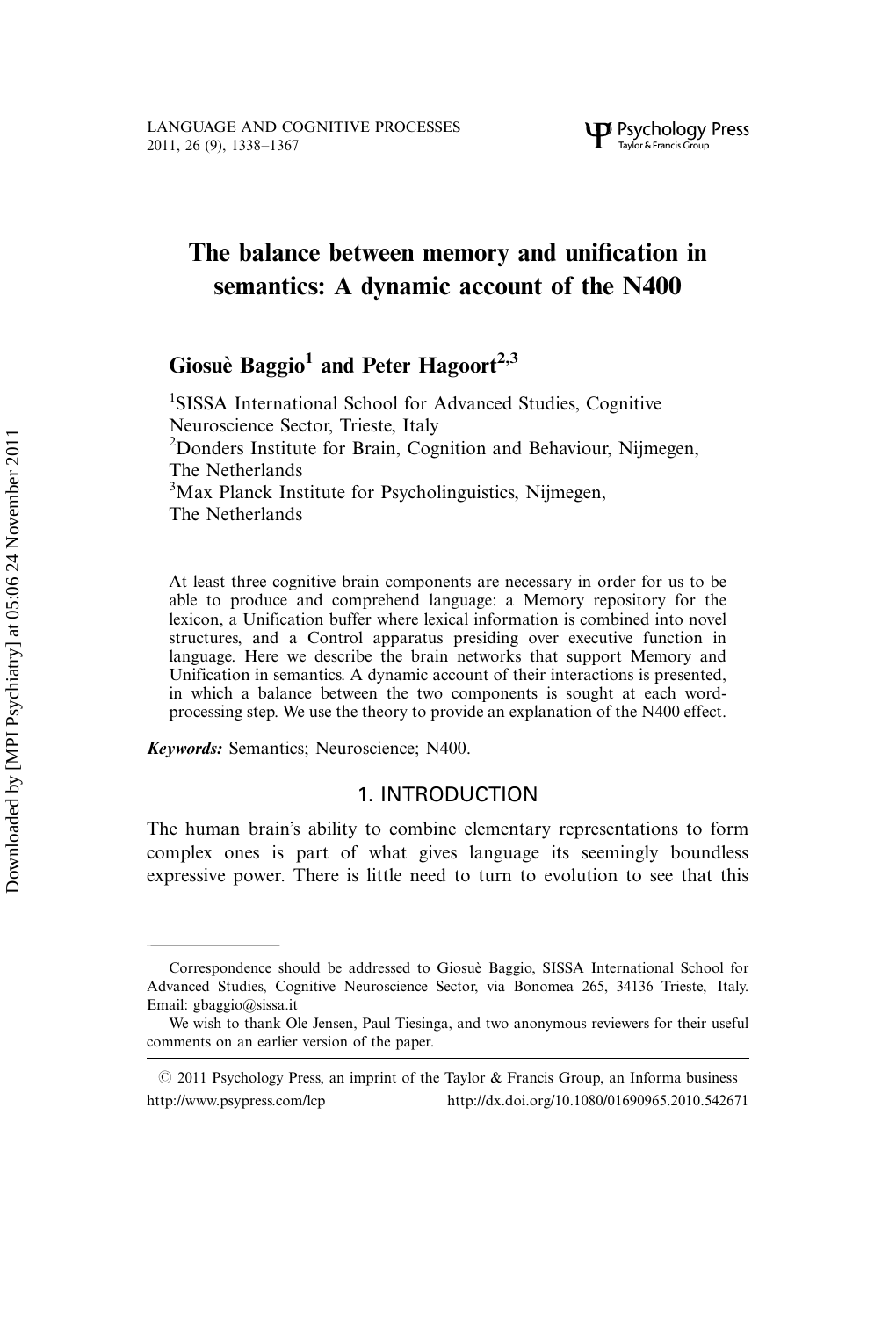capacity entails a computational advantage vis-a`-vis a special class of linguistic signals. Which one exactly? What does this advantage consist in?

One answer is that, being endowed with sophisticated combinatory machinery, the brain is able to deal with novel utterances (Frege, 1980; Katz & Fodor, 1963; Partee, 1984) like:

1. Last Friday the cruiser Arberia entered the port of Trieste.

A compositional algorithm that takes word meanings and the syntax to produce sentence meaning (Montague, 1970; Partee, ter Meulen, & Wall, 1990) explains the reader's ability to understand (1) despite the fact that she might not have seen this particular sentence before.

This view, however, is not without problems. Being able to process novel input signals does constitute a computational advantage for the brain. Yet why should it invest so much, providing powerful algorithms and dedicated neural resources, for what may turn out to be a small return? Language use builds upon an extensive repertoire of stereotyped, non-novel utterances, and novelty in many cases amounts to local, predictable variations that do not require a generative grammar or a compositional semantics to be accounted for (Culicover & Jackendoff, 2005). What is novel in (1) may just be the particular referential coordinates that are used, i.e., the joint occurrence of the adverbial ''last Friday'' and of the proper nouns ''Arberia'' and ''Trieste'', such that the partially lexically filled construction (2):

2. Last  $X_{NP}$  the cruiser  $Y_{NP}$  entered the port of  $Z_{NP}$ 

may not seem as new as (1). Removing other fillers, "cruiser" and "port" for instance, would make the construction look even more familiar. In the limit, a fully stripped-down version of (2) will be stored in memory as a template specifying the syntactic-thematic environment of the verb ''to enter''. In this view, parsing the novel sentence (1) may amount to little more than playing a game of substitution salva grammaticalitate. However, syntax and semantics go well beyond that, from which follows that novelty alone is too weak a justification for linguistic combinatorics.

These considerations indicate that the class of sentences to which combinatorics applies includes, but extends beyond novel items. It is precisely the issue of storage which suggests where to draw the line. An alternative answer to the questions above is that combinatorics enable the brain to deal with any linguistic signal that, for a variety of reasons including novelty, need not or cannot be stored in memory. The processing advantage here is to ease the burden on storage (Baggio, van Lambalgen, & Hagoort, 2011). How should we understand this fact from the point of view of neuroscience? How are storage and computation realised in brain systems?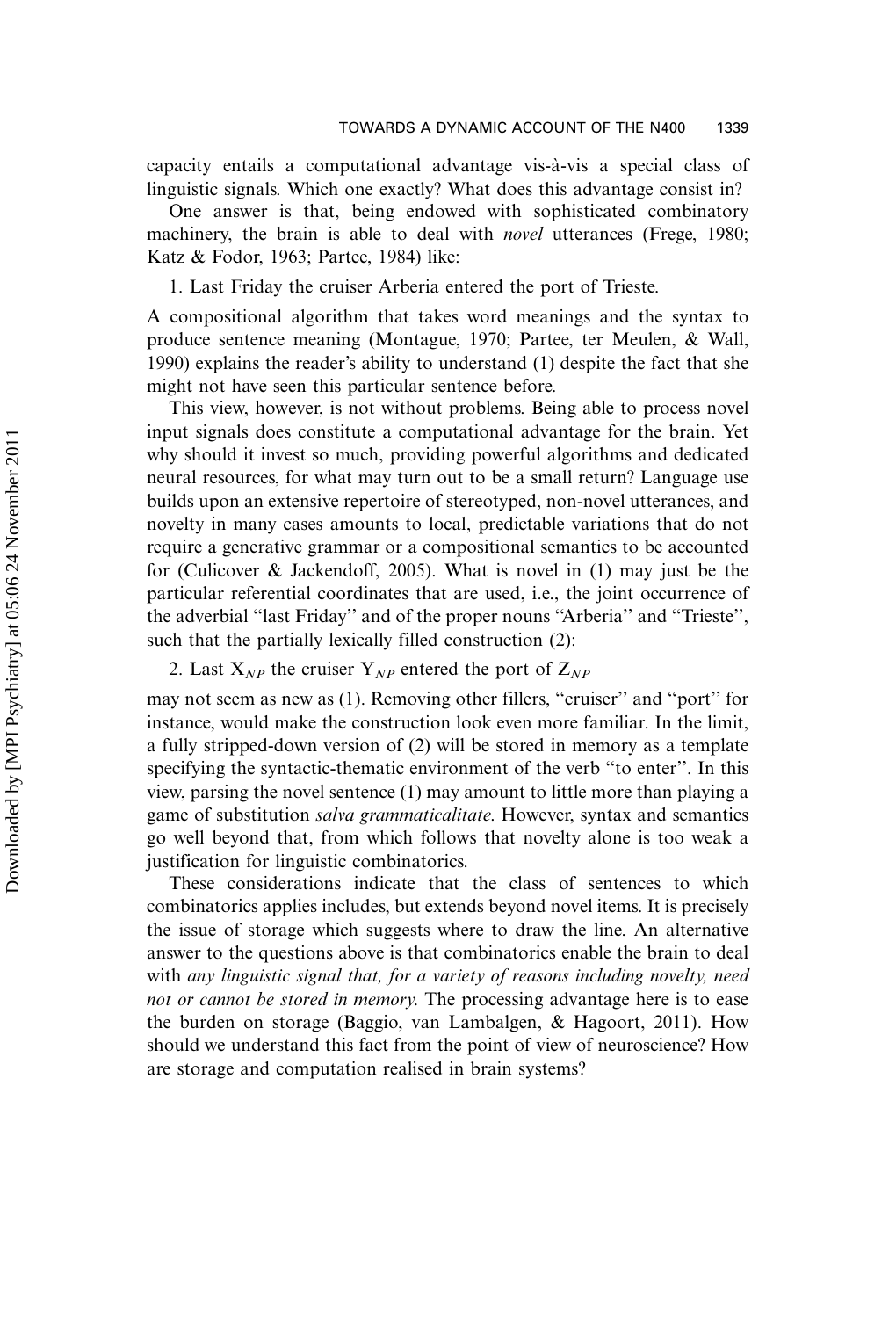## 1.1. Memory, unification, and control

Despite advances in neuroimaging technology and data analysis protocols, and the availability of a rapidly growing base of experimental data, detailed neurobiological models of language are only beginning to emerge. One reason for this delay is that laboratory studies postulate task-related processes (vowel discrimination, lexical decision, etc.) that cannot be readily mapped onto a cognitive architecture as proper components of the language system.

A more fruitful approach is given by the ''design stance'' (Dennett, 1971). Here one starts from a picture of how the brain must be organised to support language, and then derives predictions and explanations about the physiology and the overt behaviour of the system. At least three components must be in place in the brain in order for us to be able to produce and comprehend language (Hagoort, 2005): a Memory repository of phonological, syntactic, and semantic information associated with morphemes, words, and other constructions\*i.e., a lexicon; a Unification buffer where stored lexical information is combined to form more complex units; and a Control apparatus that presides over executive function in language, e.g., turn taking in conversation, language switching in bilingualism, etc. Specific brain areas have been found to correspond to these three components: memory is largely localised in temporal regions (superior temporal gyrus, STG; middle temporal gyrus, MTG; and inferior temporal gyrus, ITG); Unification is subserved by the inferior frontal gyrus (IFG); and Control is exerted by anterior cingulate and dorsolateral prefrontal cortices. Here we focus on the interactions between Memory and Unification, leaving Control aside despite its potential role in linguistic combinatorics.

## 1.2. Unification the formal way

Nearly every psychological model of language postulates a lexicon and, therefore, a memory component, and the same mutatis mutandis can be said for the combinatorial or ''integrative'' component. The Memory Unification–Control (MUC) model is rather unusual in that it adopts a very specific view of the latter, which is based on the notion of unification borrowed from computational linguistics (Joshi & Schabes, 1997; Kay, 1979). This requires some justification, which we provide below.

We suggest that stored in memory are unification-ready structures, examples of which are the syntactic frames of Vosse and Kempen (2000) and the scenarios that encode verb phrase meanings of van Lambalgen and Hamm (2004). Each stored construction (Goldberg, 1995) (morpheme, word, phrasal idiom, partially filled syntactic frame, etc.) is represented by sets of constraints; each set pertains to a particular level of linguistic representation (phonology, syntax, and semantics) for that construction, or to the interfaces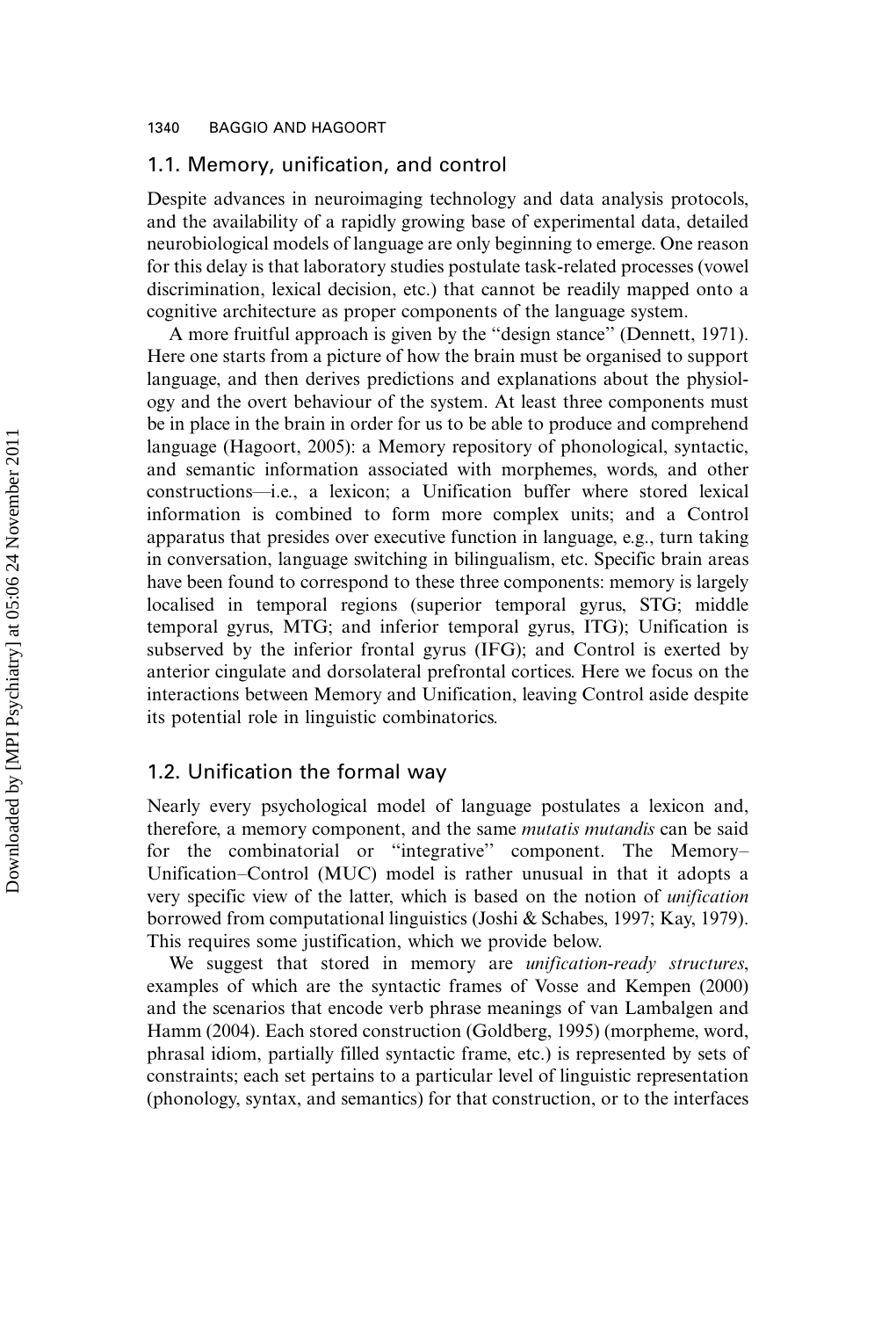between such levels (Culicover & Jackendoff, 2005; Jackendoff, 2002 2007); each constraint in a set contributes to specifying how a given construction can combine with other constructions at a particular level of linguistic representation, or how it can be filled with denoting expressions.

For example, the semantic constraints associated with the adverbial ''Last Friday'' in (1) may be functionally equivalent to the following (Baggio, 2008; Hamm, Kamp, & van Lambalgen, 2006; van Lambalgen & Hamm, 2004):

3. Holds $At(d_{Friday, s}) \wedge s$  < now  $\wedge$  |now  $-s \leq 7$  days $\rightarrow$  Holds $At(d_{CP})$ Friday, s)

If a given day is a Friday  $(d_{Fridav})$  and holds at time interval s, s is earlier than the moment of speech *now*, and between *now* and *s* there are at most seven days, then the day at s can be defined as the closest past Friday ( $d_{CPFridav}$ ), i.e., as last Friday. The temporal profile of the VP ''entered the port of Trieste'' is given by:

4. ?Happens(enter, t)  $\land$  HoldsAt(port, t)  $\land$  t < now succeeds

where *enter* is the culmination of the entering process and *port* denotes the consequent state of having entered the port of Trieste. The processing instruction 'succeeds' forces the system to look for a solution of the set of constraints given in (3) and (4), which is done by unifying the variables s in (3) and t in (4):  $s = t$ . In this way, the entering event is located within the adverbial's time frame, and the meanings of ''entered'' and ''last Friday'' are unified.

#### 1.3. Semantic processing as constraint satisfaction

This formal description suggests that semantic representations can be seen as including constraints, and that sets of constraints spanning several words, for instance an adverbial and a verb, can be satisfied by resorting to unification. Constraint-based analyses can be given for several phenomena in semantics, syntax and phonology, and constraint satisfaction (or its failure), possibly across levels of linguistic structure, can be investigated in language processing studies (Baggio, 2008) (Figure 1a). The ranking between (sets of) constraints is another key issue (Prince & Smolensky, 1997), which, however, has received little attention from experimentalists.

The example given above contains in a nutshell our view of the interactions between the two key units of the brain's language system: the Memory component supplies constraints across levels of description, and sets of constraints are formed as the input is incrementally given; the Unification component attempts to solve on-line those sets of constraints, again shadowing the input over time. Constraint solving is done in a dynamic fashion: Memory supplies material for Unification, which retains a context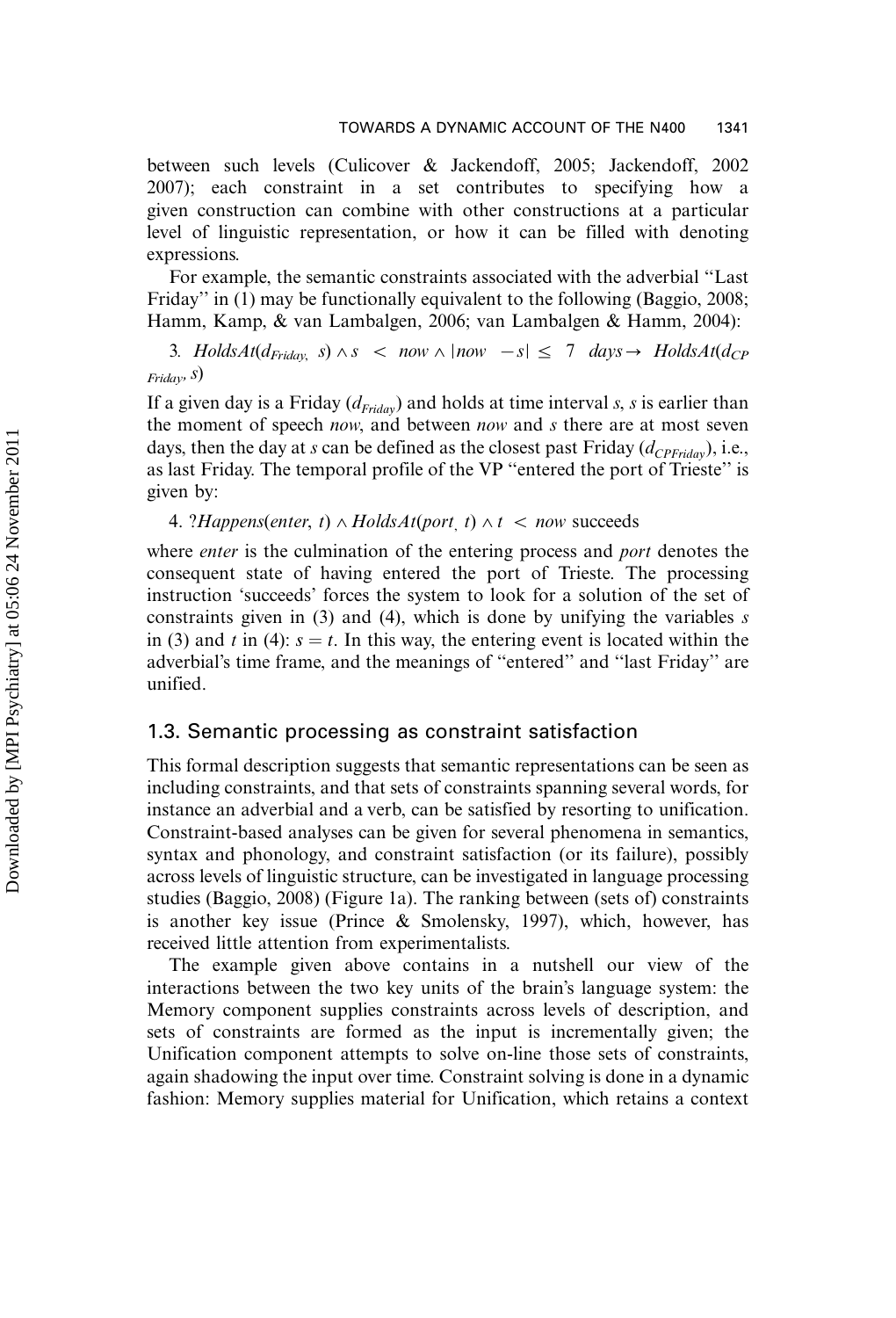

Figure 1. Event-related potential (ERP) components whose amplitudes are modulated by semantic complexity. (a) Left anterior negativity (LAN, 200-400 ms) evoked by a verb tense violation (red) vs. a correct verb form, e.g., ''Last Friday Vincent paints/painted the window frames of his country house". Study details in Baggio (2008). (b) N400 (300–500 ms) evoked by a contextually unrelated word (red) compared to a related word: ''The girl was writing letters when her friend spilled coffee on the tablecloth/paper''. Reported in Baggio et al. (2008). (c) Sustained anterior negativity  $(SAN, 400-800 \text{ ms})$  evoked by a verb suppressing a previously drawn inference (red) vs. the same word in a neutral context: e.g., ''spilled'' in ''The girl was writing a letter when her friend spilled coffee on the *tablecloth/paper*". In the original Dutch materials, the verb "spilled" occupied the sentence-final position. From Baggio et al. (2008). (d) Sequence of N400 effects evoked in complement coercions (red), semantic anomalies (black), and controls by the noun and the  $N+1$  word, e.g., "article" and "before" in "The journalist began/astonished/read the article before the break" (Baggio et al., 2010). [To view this figure in colour, please visit the online version of this Journal.]

for subsequent stages of memory retrieval and unification. It is precisely the neural underpinnings of this cycle that we intend to investigate in this paper.

## 1.4. What a theory of semantic processing should do

Formal semantic theories, whether constraint-based or not, describe how words belonging to different syntactic categories or denoting different object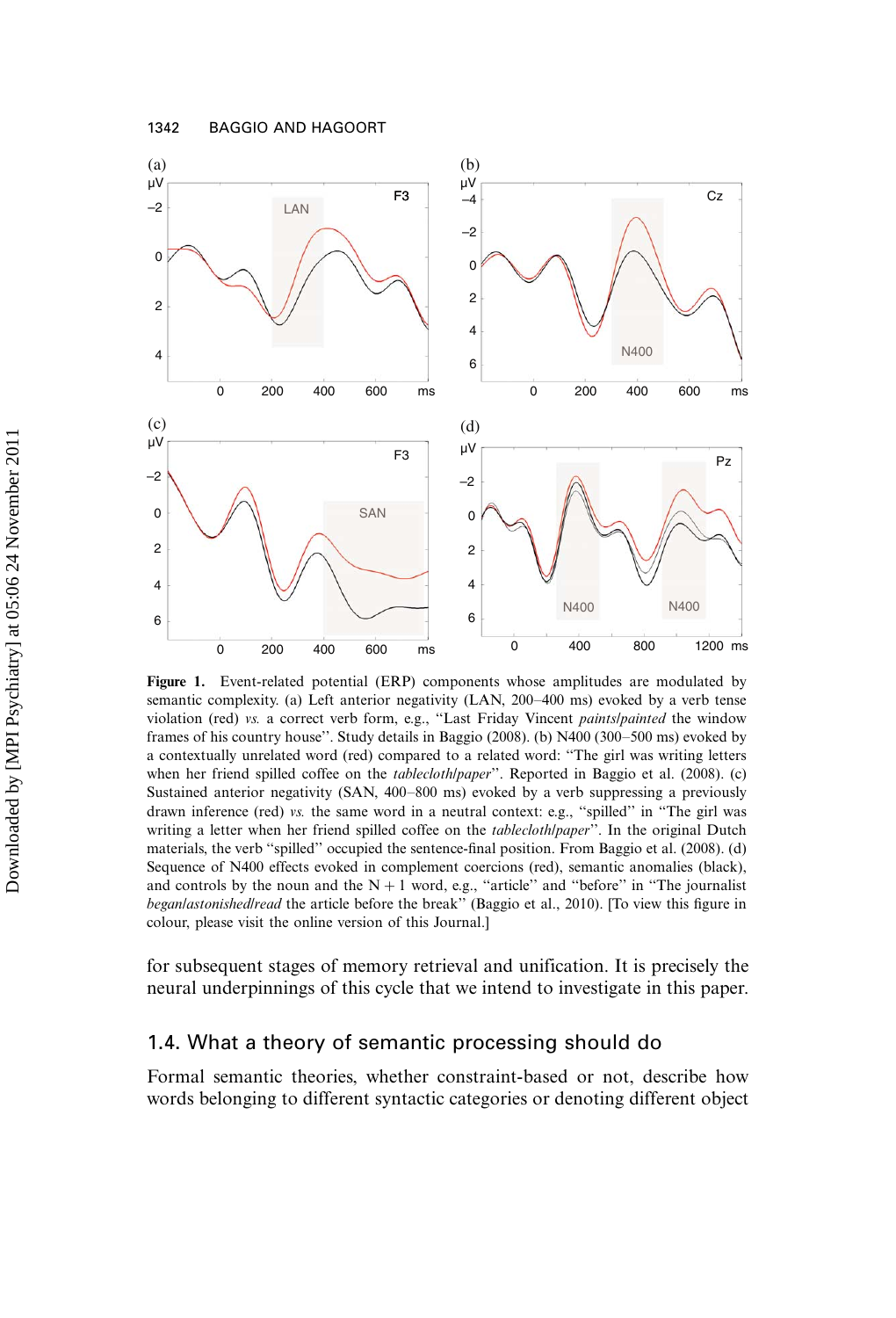types combine to give rise to complex semantic representations. However, these theories are by design insensitive to differences between words of the same syntactic category denoting objects of the same type. For example, ''port'' and "hippodrome" are two such words—two nouns denoting spatially extended entities which afford entering and other actions. Now consider the sentence:

5. Last Friday the cruiser Arberia entered the hippodrome of Trieste.

It is something peculiar to do for a cruiser to enter a hippodrome, and (5) is an odd thing to say in a pragmatically well-constrained conversation setting. And yet, truth conditions can be given for (5). Moreover, the formal analysis of the VP ''entered the hippodrome'' would not differ from that of any other VP, regardless of what is odd to say or do. It is sufficient to replace port with hippodrome in (4) to have such a formal analysis, where (3) still holds valid:

6. ?Happens(enter, t)  $\land$  HoldsAt(hippodrome, t)  $\land$  t < now succeeds.

There is an obvious perceived difference between (1) and (5), which is not reflected in their semantic analyses (4) and (6).

Here one should resist the conclusion that any phenomenon which is not relevant to or not accounted for by a formal semantics is not semantic in nature. The difference between (1) and (5) must be semantic, for it is not merely phonologic or orthographic, it is not at all syntactic, it does not just flout some conversation maxim, and has nothing to do with how the world looks like: in fact (1) is now false just as (5). The limitation of formal semantics is that its formal elegance often goes at the expense of cognitive realism. Instead of focussing on natural language as a psychological phenomenon, its main concern is ''a formalization of the metaphysics of truth in natural language'' (Seuren, 2009, p. 21). For example, it ignores the fact that incremental processing often recruits nonlinguistic cognitive input. Our goal is clearly different than that of model-theoretic semantics. We want to develop an account that adheres to cognitive realism, in that it explains how language users derive meaning and how the human brain instantiates the neural architecture necessary to achieve this feat. In other words, the challenge is to provide a theory of semantic processing that is both combinatoric and able to track usage-based semantic expectations of the kind that make (5) odd.

## 2. MEMORY AND TEMPORAL CORTEX

Language comprehension hardly ever amounts to a straightforward matching of a stimulus with a stored memory representation. As noted above, a sizeable portion of our production stock is fixed and conventionalised. Nonetheless, even the simplest of sentences like ''How do you do?'' or ''What a lovely weather!'' is interpreted in slightly different ways depending on the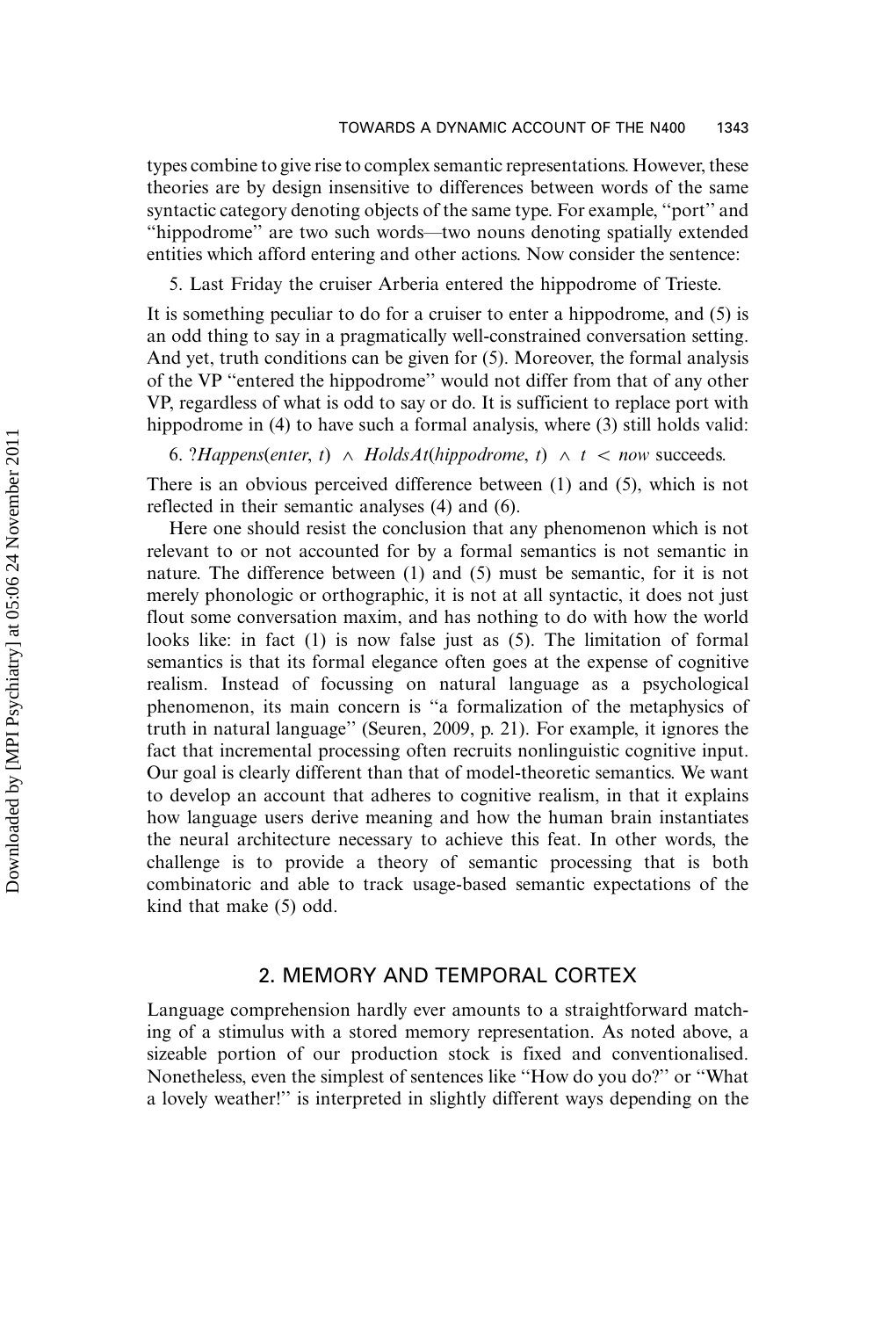context in which the token occurs: crucially, one needs to determine the reference of the pronoun ''you'' in the given conversation setting, to detect irony if the weather is in fact bad, etc. Even small talk exceeds the capabilities of a simple pattern matching machine.<sup>1</sup>

#### 2.1. Memory and the N400

Although Memory cannot take charge of language processing all the way to a pragmatic interpretation, it does have a prominent role to play in most cases. The N400 is arguably the most robust dependent measure of brain activity that reveals the use of semantic memory in language comprehension (Kutas & Federmeier, 2000). Kutas and Hilliyard (1980) were the first to describe this negative event-related potential (ERP) wave with an onset at about 250 ms, a peak at circa 400 ms (hence the label ''N400''), and an offset around 550 ms, whose amplitude increased when the meaning of the eliciting word (''socks'') mismatched with the semantics of the preceding sentence context, as in ''He spread his warm bread with socks''.

Since its discovery in 1980, much has been learned about the antecedent conditions of the N400 (Kutas & Federmeier, 2000; Kutas, Van Patten, & Kluender, 2006; Lau, Phillips, & Poepple, 2008; Osterhout, Kim, & Kuperberg, 2010). The N400 component is evoked by every content word, irrespective of the sensory modality (visual or auditory) in which it is presented. The N400 effect, calculated as the difference in amplitude between the N400 components evoked by two words in different experimental conditions, as Kutas and Hillyard (1984) and others have observed, does not depend on a semantic violation. Subtle differences in expectancies, as between ''mouth'' and ''pocket'' in the sentence context ''Jenny put the sweet in her mouth/pocket after the lesson'', can also modulate the N400 amplitude (Kutas & Federmeier, 2000; Kutas et al., 2006; Lau et al., 2008). Lexical relations are one of the factors that drive the predictability effect. A larger N400 effect is evoked by a semantically unrelated word within a sentence context, for instance "tablecloth" with respect to "paper" in "The girl was writing letters when her friend spilled coffee on the tablecloth/ paper'' (Baggio, van Lambalgen, & Hagoort, 2008; Kutas and Hillyard, 1984) (Figure 1b). Semantic relatedness comes in degrees, and this is

<sup>&</sup>lt;sup>1</sup> Recall the early language processing programme ELIZA (Weizenbaum, 1966) which was based on pattern matching algorithms that, upon receiving an input by the user, were capable of mimicking a psychotherapist's response: e.g., User: ''You are afraid of me'', ELIZA: ''Does it please you to believe I am afraid of you?'' Obviously, the programme was not interpreting pronouns and did not know anything about the context or the world. This particular discourse genre makes pragmatic interpretation rather unnecessary, and this is the only reason why this version of pattern matching ''works'' here, giving the appearance of meaningful and relevant replies.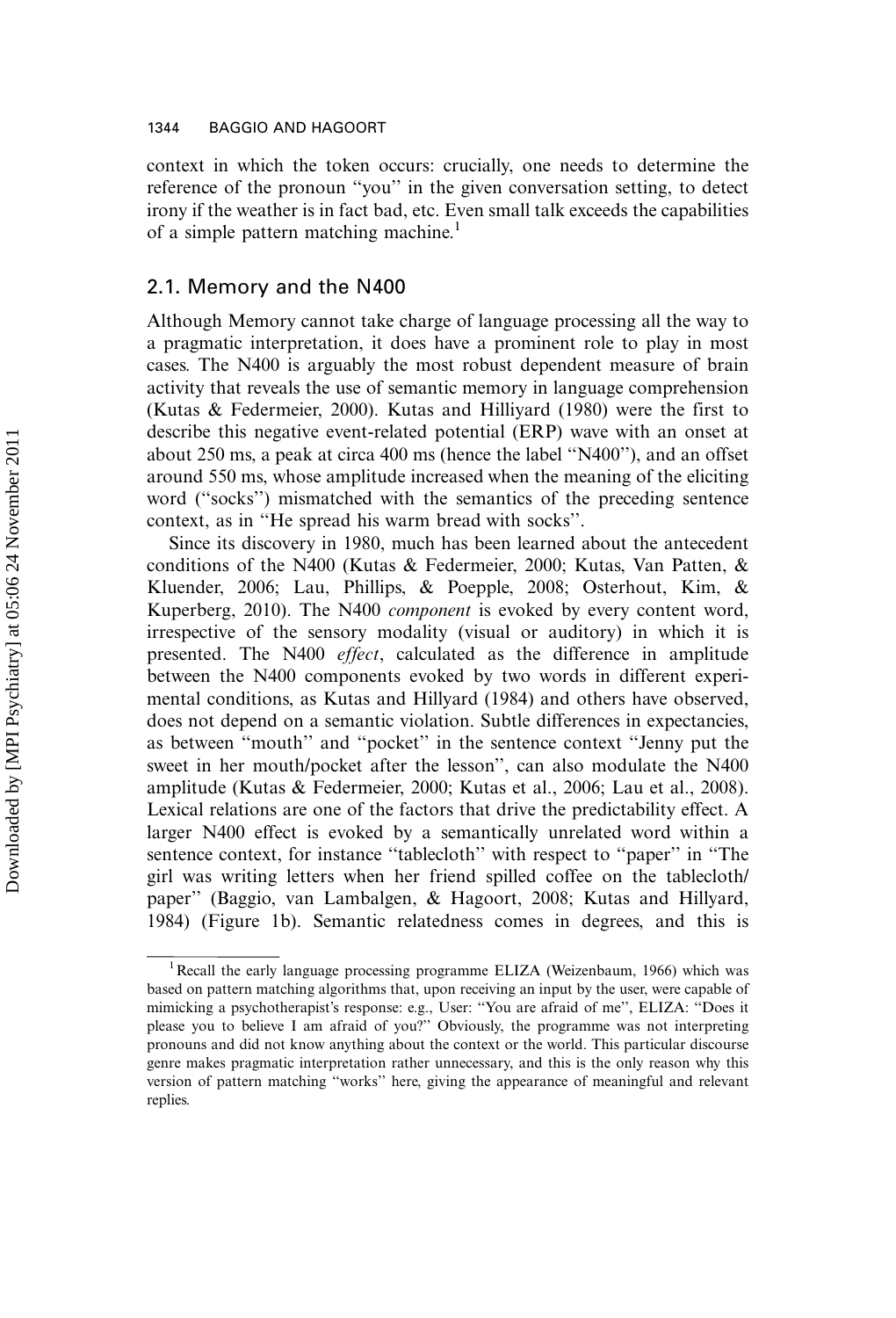reflected in parametric changes in the N400: as the degree of semantic match between a word and its context decreases, the amplitude of the N400 increases. This inverse relation is independent of the type of context: it is found for a single word context (Holcomb, 1993), a sentence Kutas and Federmeier (2000), and a discourse (van Berkum, Hagoort, & Brown, 1999).

Different views exist as to what processes bring about the N400 effect. Federmeier and Kutas (1999) and Kutas and Federmeier (2000) argued that, in addition to its sensitivity to the semantics of the context, the N400 is also sensitive to the ease of accessing information in semantic memory. In this view, the N400 amplitude is modulated by the degree to which the context contains retrieval cues for selecting and accessing a stored representation for a particular word meaning. Evidence in favour of this position has recently been obtained in a study by De Long, Urbach, and Kutas (2005). These authors found an N400 effect to an indefinite article ("an" vs. "a") that excluded a semantically expected continuation, as in ''The day was breezy so the boy went out to fly an'', where ''kite'' would be the contextually expected noun. Other studies that reported modulations of the N400 component suggest that pre-activation can be remarkably specific. Contextual-semantic cues can selectively activate semantic (Federmeier & Kutas, 1999; Kutas & Hillyard, 1980, 1984), morphological (Otten, Nieuwland, & Van Berkum, 2007; Wicha, Moreno, & Kutas, 2004), phonological (De Long et al., 2005), and orthographic (Laszlo & Federmeier, 2009) information about an expected sentence completion. Preliminary evidence indicates that the N400 can also be modulated by expectations of word category: Hinojosa, Moreno, Casado, Mũnoz, and Pozo (2004) found that correct but syntactically unexpected words evoke a larger N400 than syntactically expected words.

One basic property of the N400 is that the context on the basis of which a prediction is derived is typically a *semantic* representation,<sup>2</sup> but the memory trace that is pre-activated can code for any lexically bound feature. This context-to-lexicon mapping is a key aspect of what we intend to capture in our theory, which will be presented in Sections 4 and 5.

#### 2.2. The N400 and temporal cortex

Studies on semantic priming have demonstrated that the N400 is an inverse measure of the degree to which a prime activates some target word. The

 $2$ See, however, Perfetti (1999) for a review of studies suggesting that the N400 does not depend upon the presence of a semantic context, and that fit with phonological or orthographic contexts can also affect the N400 amplitude.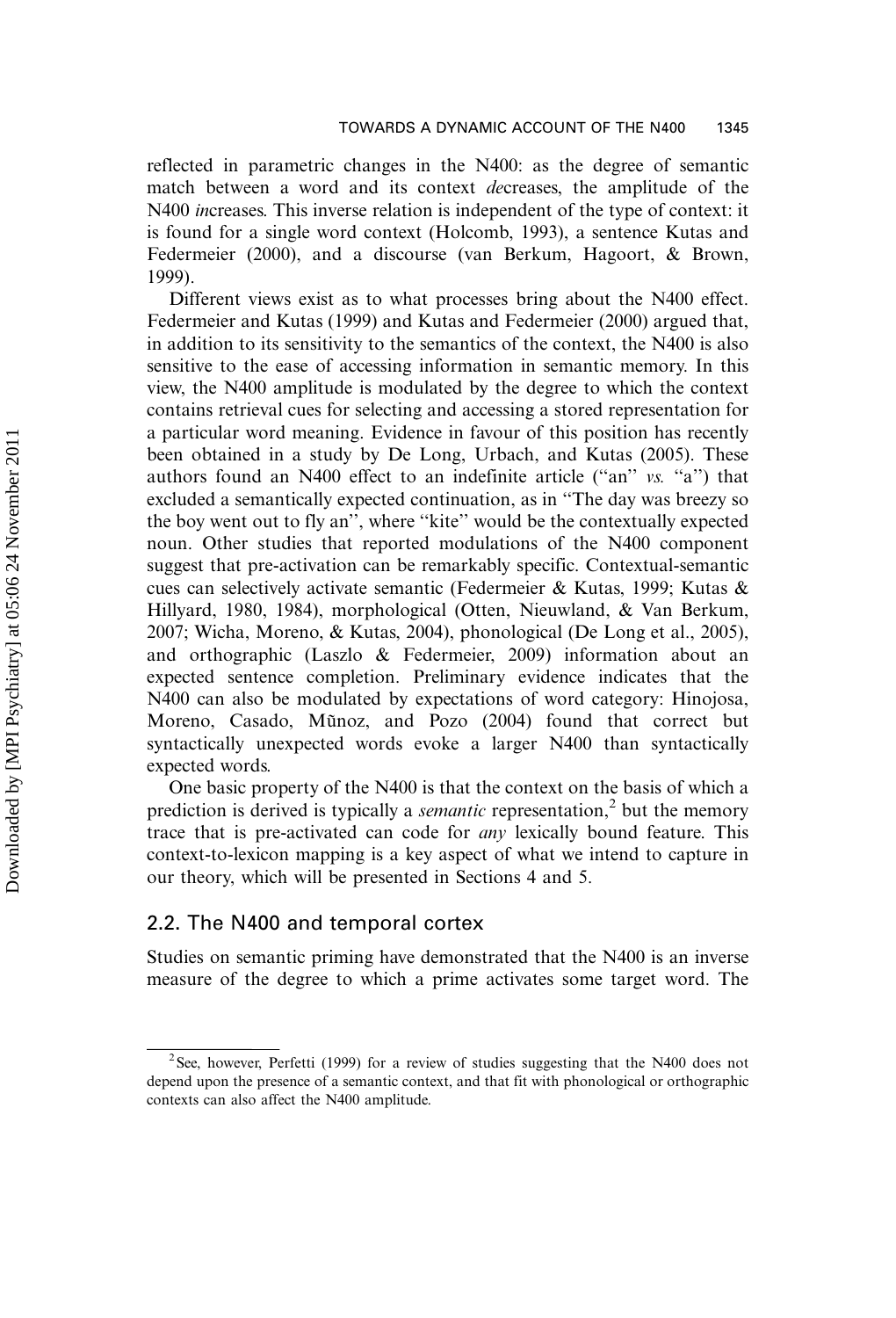N400 priming effect has been shown to have primary neuronal generators in temporal cortex, MTG in particular is the only area that, just as the N400, consistently shows effects of priming across different stimulus onset asynchronies (SOAs) and modalities (Lau et al., 2008). Increased BOLD activation particularly in left STG and MTG was found when there is a semantic mismatch between a word and the context in which it occurs (Bookheimer, 2002; Davis et al., 2007; Friederici, Ruschemeyer, Hahne, & Fiebach, 2003; Hagoort, Hald, Bastiaansen, & Petersson, 2004; Kuperberg et al., 2003; Rodd, Davis, & Johnsrude, 2005; Ruschemeyer, Fiebach, Kempe, & Friederici, 2005; Willems, Özyürek, & Hagoort, 2007, 2008). Consistent with the fMRI data, MEG source localisation shows that the N400 is produced by activity in a number of areas, in particular STG (Dale et al., 2000; Halgren et al., 2002; Helenius, Salmelin, Service, & Connolly, 1998; Van Petten & Luka, 2006). These results are in accordance with the choice of the temporal cortex as the anatomical seat for the lexicon, that is, for the Memory component in the MUC model. We will use MTG/STG as a shorthand to the set of N400 generators in temporal cortex. However, we assume that different types of lexical information might recruit different parts of the STG/MTG memory network (e.g., lexical phonology more in STG/superior temporal sulcus [STS], and lexical-syntax more in MTG). Often, given the relatively poor spatial resolution of ERP source modelling, these effects will look very similar, but in fact the dynamic reverberating circuits between LIFG and STG/MTG will vary subtly with the type of lexical information that is recruited and unified.

In terms of neural architecture, the proposed context-to-lexicon mapping translates into an X-to-MTG/STG mapping, where the to-be-determined cortical area X should fulfil two requirements: (1) being capable of encoding and maintaining active a semantic context and (2) being effectively connected to MTG/STG through white matter fibres. Not surprisingly, the most promising candidate for area X is to be found in frontal cortex.

### 3. UNIFICATION AND FRONTAL CORTEX

As we have just seen, research has found the involvement of MTG/STG and modulations of the N400 as a function of the degree with which lexical properties of the incoming word are pre-activated by the semantics of the context. Generative grammar and compositional semantics regard language as a system where complexity is built into structure assembly rules (see Culicover & Jackendoff, 2005 for a discussion). Neuroscience, on the contrary, shows that the brain tries to do as much processing mileage as possible with what is stored in memory. Pre-activation phenomena across levels of linguistic representation suggest that the system may be seeking the nearest attractor state at each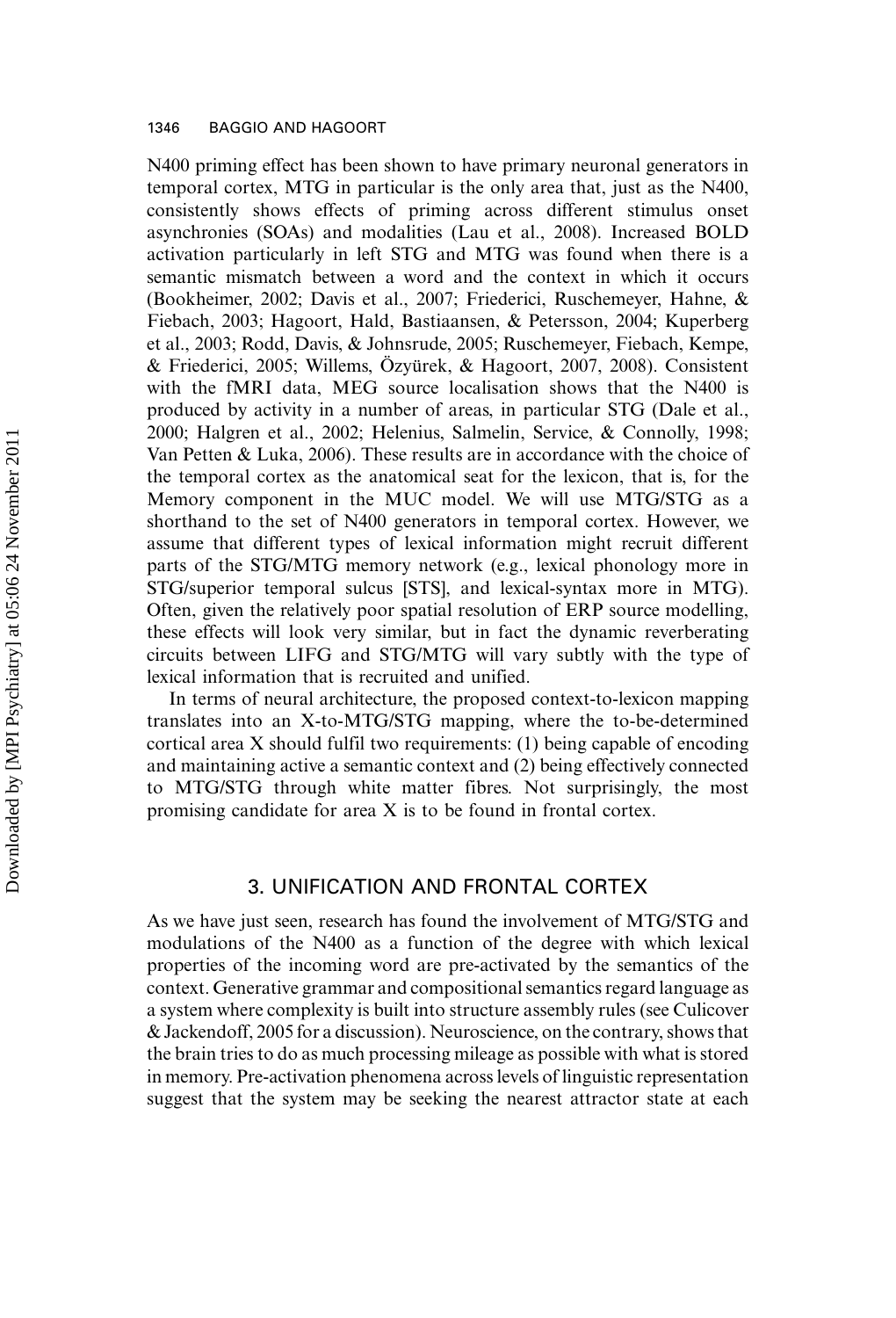word-processing step.<sup>3</sup> While this is best seen as a mandatory and input-driven set of processes, it is unlikely that the temporal cortex can carry them out in isolation from other brain regions. Interestingly, feed-back connections from areas higher in the cortical hierarchy seem necessary to explain the generation of endogenous ERP components whose amplitude depends on expectancy (Garrido, Kilner, Kiebel, & Friston, 2007), among which is the N400. In the limit, top-down influences may be relatively inconspicuous, as when an input signal can be processed largely based on stored memories: a rigid phrasal idiom such as "kick the bucket" may be a case in point.<sup>4</sup> In other situations, however, feed-back from frontal cortex becomes more prominent: novel items, as perhaps (1), are an example, and so may be nonstored items that require combinatorics or noncombinatorial processes over longer time intervals (Gold et al., 2006).

#### 3.1. Unification and integration

How does unification relate to the more standard notion of integration? In current models of language processing (Cutler & Clifton, 1999; Perfetti, 1999), and as a result in the debate on the nature of the N400 too, ''integration'' is used in a variety of senses, often equivalent to ''unification''. However, we can enrich our conceptual repertoire and avoid confusion if we employ the two terms to refer to different operations. Integration is at stake if different sources of information converge on a common memory representation (see Mesulam, 2008, for a theoretical framework). Consider the sound and sight of a barking dog. The sight of the dog, the barking sound, and their joint occurrence presumably activate a memory representation that has multi-modal characteristics. On the other hand, semantic unification is a constructive process which results in a representation that is not already available in memory.

Integration and unification license opposite predictions for BOLD responses. Unification is expected to be always harder for semantic incongruities, which should lead to stronger responses in the BOLD signal

<sup>&</sup>lt;sup>3</sup>There are at least two ways to account for this fact (Laszlo  $\&$  Federmeier, 2009): one based on attractor networks (Hopfield, 1982), the other on Bayesian predictive coding (Friston, 2005). The theory presented in Sections 4 and 5 is more consistent with the former framework, which is also a more standard approach to language in the brain than Bayes.

<sup>&</sup>lt;sup>4</sup>The rigidity of phrasal idioms may be of lesser importance in language comprehension, where incrementality implies that processing idiom fragments, e.g., ''John kicked the'', relies on unification too. This may be one reason why fMRI studies on idioms find increased activation in temporal and frontal cortices (Lauro, Tettamanti, Cappa, & Papagno, 2008; Zempleni, Haverkort, Renken, & Stowe, 2007), and similar evidence has been provided by TMS (Oliveri, Romero, & Papagno, 2004; Rizzo, Romero, & Papagno, 2007) and neuropsychological investigations (Papagno, Curti, Rizzo, Crippa, & Colombo, 2006; Papagno, Tabossi, Colombo, & Zampetti, 2004).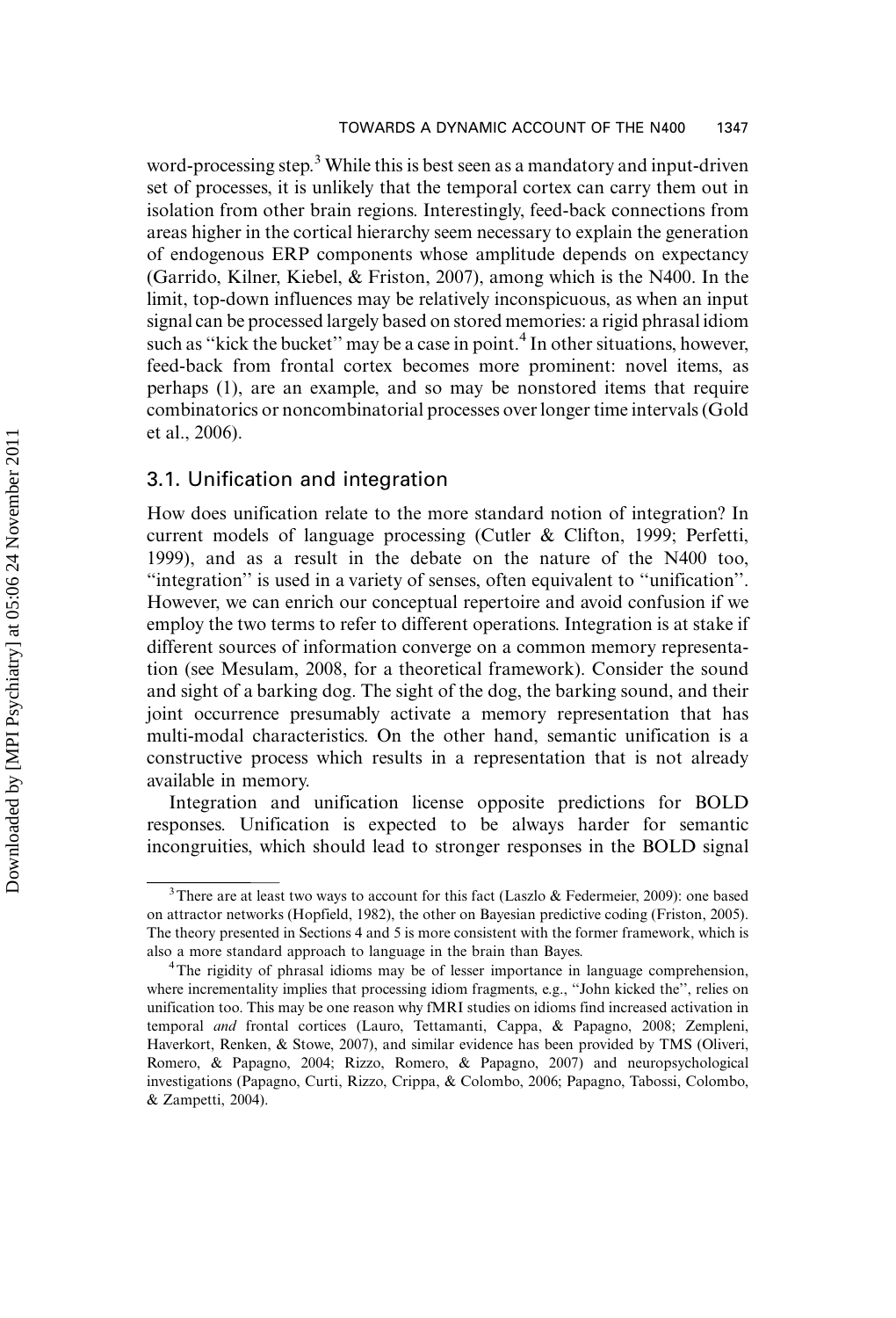than semantically congruent items. In contrast, semantically congruent input results in converging support for a stored representation, which may thus be more strongly activated compared to a case with incongruent input. During integration, the congruent condition is therefore expected to elicit a stronger BOLD response than the incongruent condition. Studies on multi-modal integration have indeed reported activation increases to matching stimulus combinations: van Atteveldt, Formisano, Goebel, and Blomert (2004) observed a higher activation level in the left superior temporal cortex in response to matching phoneme-letter combinations (e.g., letter " $p$ " with phoneme [p]) as compared to mismatching combinations (e.g., letter ''k'' with phoneme [p]) (see Calvert, Campbell, & Brammer, 2000, for a study with lip movements and speech sounds). The same pattern of BOLD responses was found by Beauchamp, Lee, Argall, and Martin (2004): increased activation in left posterior temporal cortex to the matching picture-sound combination as compared to the mismatching combination.

The study by Hein et al. (2007) provides evidence for a functional dissociation between frontal and temporal cortex that is of great relevance for our purposes. IFG showed stronger BOLD responses to incongruent familiar animal sounds and images (e.g., a meowing dog) than to congruent combinations (e.g., a barking dog). This effect was, however, not observed in STG or STS. STS was more strongly active in highly familiar combinations of objects and sounds compared to artificial object-sound combinations. That is, audio-visual integration in IFG was sensitive to semantic congruency, but did not depend on familiarity. In contrast, STS combined audio-visual features of objects independently of semantic congruency, but was sensitive to stimulus familiarity. These results point towards a possible division of labour between frontal and temporal areas, with a stronger contribution to integration for STG and a more prominent role for IFG in unification.

Hereafter, we will focus on left IFG and MTG/STG. The neural architecture of language presented in Section 4 does include other areas, such as the angular gyrus and the temporal pole (Binder, 2009; Lau et al., 2008; Visser, Jefferies, & Lambon Ralph, 2010), that play a role in semantic processing. However, we will not comment on the function of these regions here, and the same applies to the right hemisphere (Ferstl, Neumann, Bogler, & con Cramon, 2008; Vigneau et al., 2010).

## 3.2. Unification and the N400

In earlier sections, we reviewed several studies suggesting that the N400 is a signature of pre-activation: the more the semantics of the context activates lexical features of an incoming word, the smaller the amplitude of the N400 evoked by that word. A convincing case can be made in support of this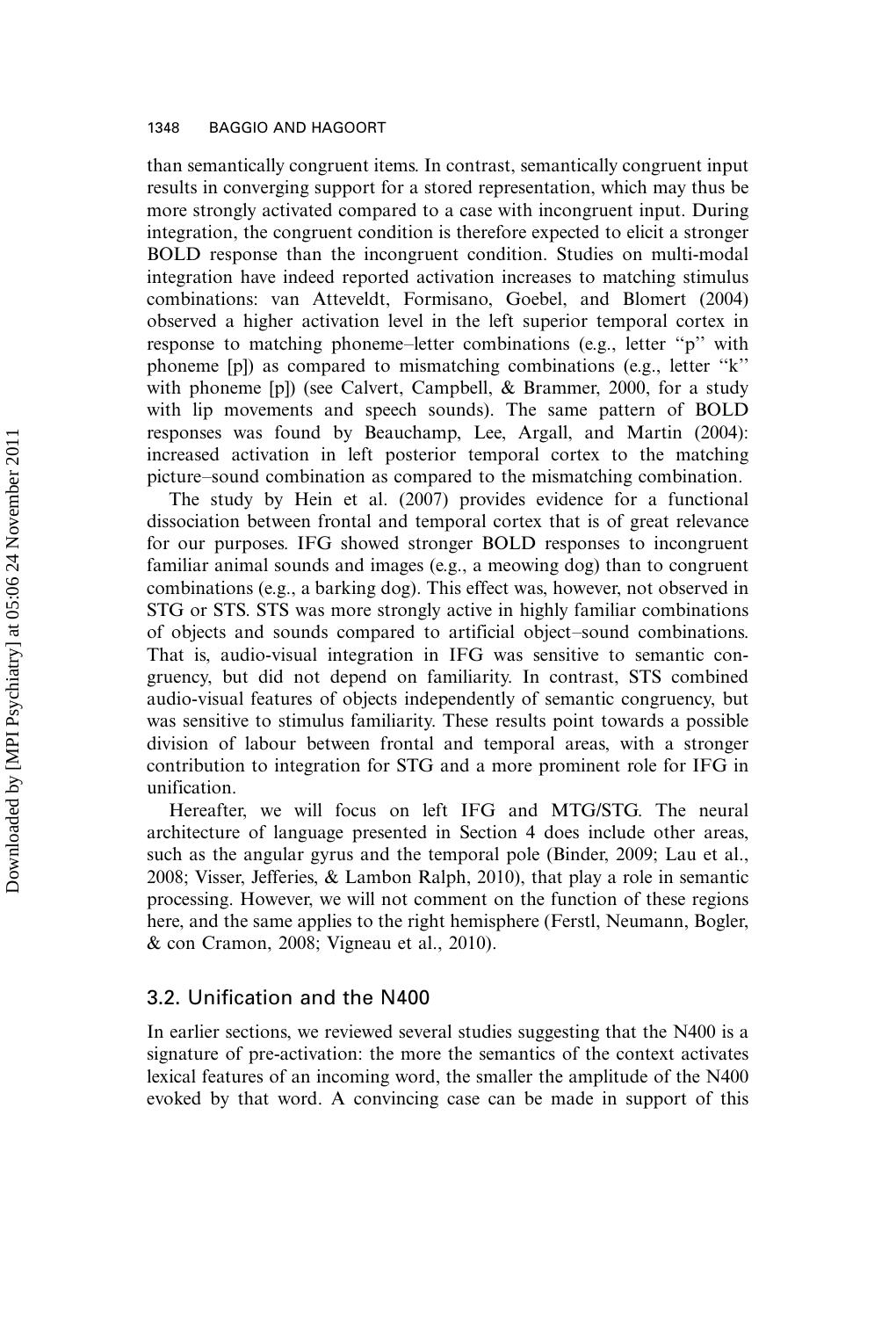particular notion of the N400 (Lau et al., 2008). However, there is a seemingly irreconcilable body of work which suggests that words that require additional effort to be combined within the current contextual meaning also modulate the amplitude of the N400. The contrast between these two views of the N400—pre-activation vs. unification<sup>5</sup>—can be characterised as follows: in the pre-activation view, combinatorics are only recruited when constructing a meaning for the context, whereas the process indexed by the N400 (activation of a memory representation) is noncombinatorial in nature; in the unification account, the process underlying the N400 is itself combinatorial. Therefore, one of the key questions which research on the neural basis of meaning should address is: does the N400 reflect a combinatorial or a noncombinatorial kind of process?

A yes/no answer to this question would seem rather premature, for two reasons: first, it is still unclear what counts as a combinatorial operation from a brain systems perspective; second, experimental designs that are able to produce combinatorial and noncombinatorial semantic processes in a controlled manner (i.e., such that the two can be disentangled during data analysis) are hard to devise, and as a result decisive data are still missing.

Even so, a few recent studies lend some plausibility to the unification view of the N400. For example, a distinction can be made between two levels of meaning: conceptual content and information structure. The latter refers to the subdivision of a sentence's content into information that is in the foreground or in the background (topic vs. focus; given vs. new). In many languages, new information is accented, whereas old information is deaccented. Li, Hagoort, and Yang (2008) found that, in Chinese, the N400 to new accented information was larger than the N400 to new de-accented information, despite the fact that the accentuation was contextually appropriate, whereas the absence of an accent was not. The authors suggest that these findings are best explained by the recruitment of additional unification resources for information that is marked as more salient by means of accentuation. It is unclear how the pre-activation view would fare with respect to these data.

Besides, sentences that are hypothesised to require additional combinatorial operations, such as complement coercions (''The journalist began the article'', where the writing activity must be inferred) evoke a larger N400 at the coercing noun (''article'') compared to controls (''The journalist wrote the article'') (Figure 1d) (Baggio, Choma, van Lambalgen, & Hagoort, 2010;

 $<sup>5</sup>$  In the literature, this is discussed as the "integration view" of the N400 effect (Lau et al.,</sup> 2008).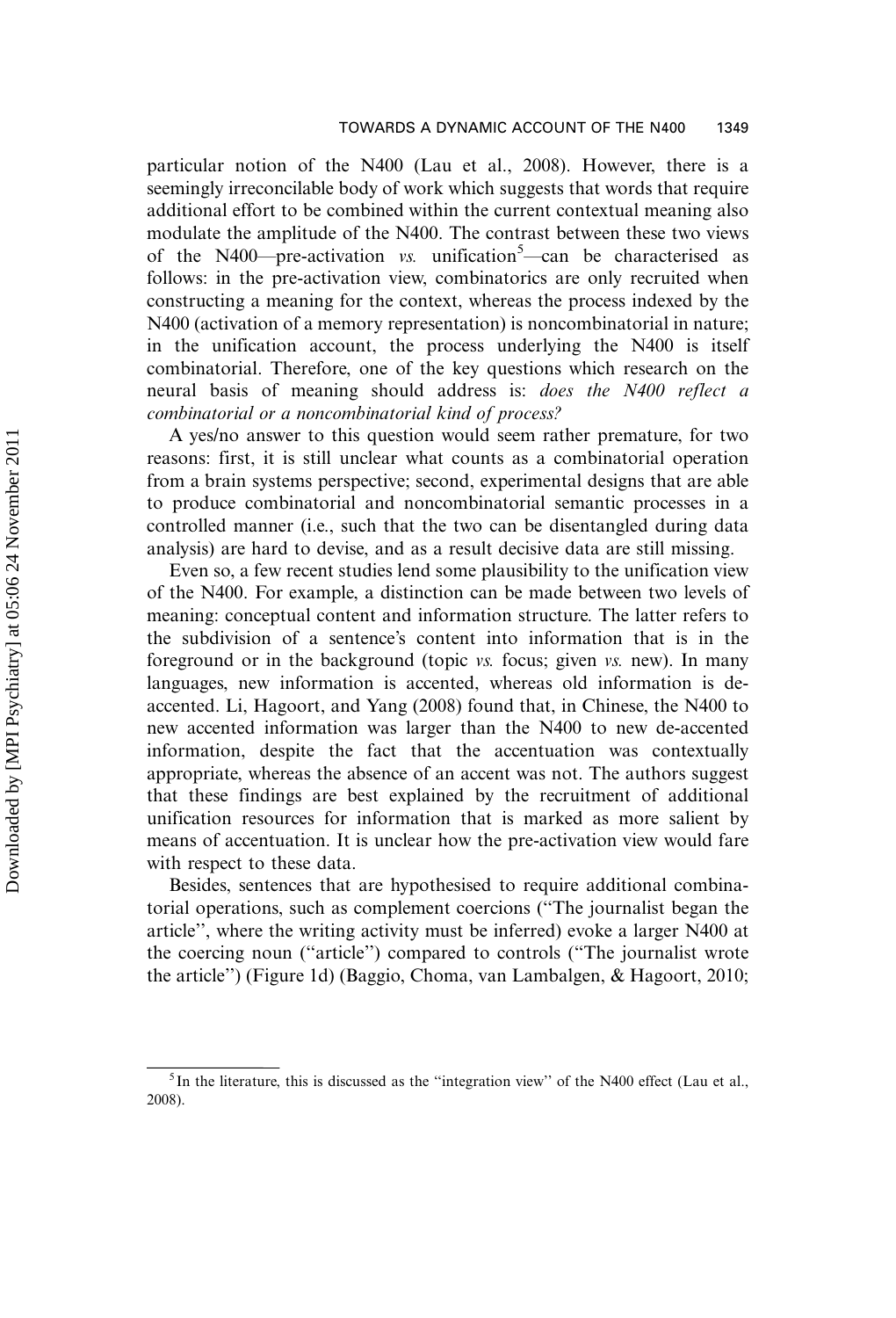Kuperberg, Choi, Cohn, Paczynski, & Jackendoff, 2010).<sup>6</sup> This effect was very similar to the N400 evoked by semantic anomalies. In this study, coercions but not anomalies elicit an N400 effect also at the word downstream of the coercing noun (Figure 1d) (Baggio et al., 2010). None of these words seems to tax access or retrieval processes, which makes it hard to see how a noncombinatorial account could explain these data.

fMRI research on meaning processing either compared sentences that contain semantic or pragmatic anomalies with their correct counterparts (Friederici et al., 2003; Hagoort et al., 2004; Kuperberg et al., 2000; Newman, Pancheva, Ozawa, Neville, & Ullman, 2001; Ni et al., 2000; Ruschemeyer, Zysset, & Friederici, 2006) or compared sentences with and without semantic ambiguities (Davis et al., 2007; Hoenig & Scheef, 2005; Rodd et al., 2005; Zempleni et al., 2007). The most consistent finding across these studies is the activation of the left inferior frontal cortex (LIFC), in particular Brodmann's areas 45 and 47, that is, respectively, pars triangularis and pars orbitalis of the third frontal convolution (IFG). As we noted above, the posterior middle and superior temporal gyri are also found to be activated in most semantic processing studies. For instance, Rodd et al. (2005) had participants listen to sentences in English like ''There were dates and pears in the fruit bowl'' and compared the hemodynamic BOLD response of these sentences to that of stimuli like ''There was beer and cider on the kitchen shelf''. The crucial difference between these sentences is that the former contains two homophones, i.e., ''dates'' and ''pears'', which, when presented auditorily, have more than one meaning. This is not the case for the words in the second sentence. Sentences containing lexical ambiguities led to increased activation in IFG and in the left posterior middle and inferior temporal cortex.

Another strand of evidence suggesting the involvement of IFG in semantic unification comes from research on multi-modal language comprehension. Using fMRI, Willems et al. (2007) assessed the neural interplay of semantic information from spoken words and from iconic cospeech gestures in a given sentence context. Sentences were presented in which a critical word was accompanied by an iconic gesture. Either the critical word or the gesture, or both, could be semantically incongruous with respect to the preceding sentence context. Both an incongruous word and an incongruous gesture led to increased BOLD responses in IFG as compared to congruous words and gestures (see Willems et al., 2008 for similar results with words accompanied by pictures of objects). Interestingly,

<sup>&</sup>lt;sup>6</sup>Complement coercions are seen as requiring additional combinatorial operations in different formal semantic frameworks, by both type-based (Pustejovsky, 1995) and type-free theories (van Lambalgen & Hamm, 2004), but the precise characterisation of these operations is not the same across frameworks.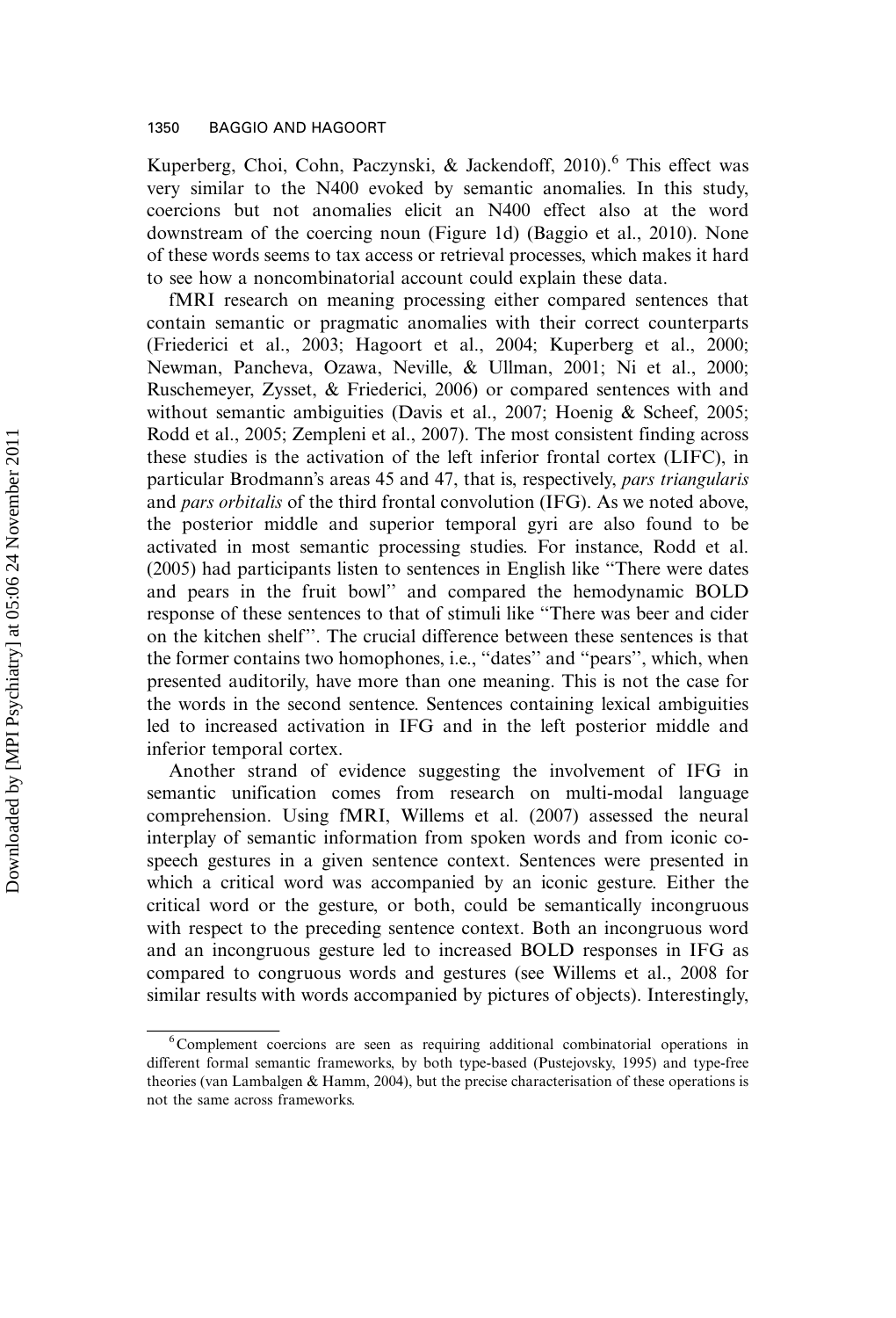the activation of left posterior STS was increased by an incongruous spoken word, but not by an incongruous hand gesture. The latter resulted in an increased BOLD response in dorsal pre-motor cortex. This suggests that neural activity in left posterior temporal cortex is triggered most strongly by processes involving the activation of lexical-semantic information, while the role of IFG is to unify semantic information, in this case from different modalities.

#### 3.3. Unification and selection

Though IFG, including Broca's area, has traditionally been regarded as a language region, there is a wealth of recent neuroimaging research suggesting that its role extends beyond language. Several authors have argued that the function of IFG can be best characterised as ''controlled retrieval'' or ''(semantic) selection'' (Badre, Poldrack, Pare-Blagoev, Insler, & Wagner, 2005; Gold, Balota, Kirchhoff, & Buckner, 2005; Moss et al., 2005; Thompson-Schill, Bedny, & Goldberg, 2005; Thompson-Schill et al., 1997; Wagner, Pare-Blagoev, Clark, & Poldrack, 2001). Thompson-Schill, D'Esposito, Aguirre, and Farah (1997) showed that the left IFG was more strongly activated in a verb generation task when the noun serving as the cue allowed for several different verb responses, as opposed to nouns which could be related to only one or a few verbs. For example, in response to ''scissors'' participants tend to generate the verb "to cut", whereas "wheel" triggers a more diverse set of responses. On the basis of these and other findings, it was argued that IFG guides semantic selection among competing alternatives, with higher activation when there are more competitors.

How does the selection account of IFG function relate to the unification account? As one of us discussed in more detail elsewhere (Hagoort, 2005), unification often implies selection. For instance, in the study by Rodd et al. (2005), increased activation in IFG is most likely due to increased selection demands in response to sentences containing ambiguous words. Selection is often, but not always, a prerequisite for unification. Unification with or without selection is a core feature of language processing. Some information sources that are unified with linguistic signals do not have a stable semantic representation in long-term memory, such that they can undergo selection processes in a strict sense. For example, van Berkum, van den Brink, Tesink, Kos, and Hagoort (2008) and Tesink et al. (2009) had participants listen to sentences spoken by a number of different individuals. In some cases, the sentence contained a word that did not match semantically with the hearer's expectations about what a particular speaker would say: for example, ''Every evening I drink some wine before I go to sleep'' spoken by a young child's voice. They observe that these kind of semantic-pragmatic mismatches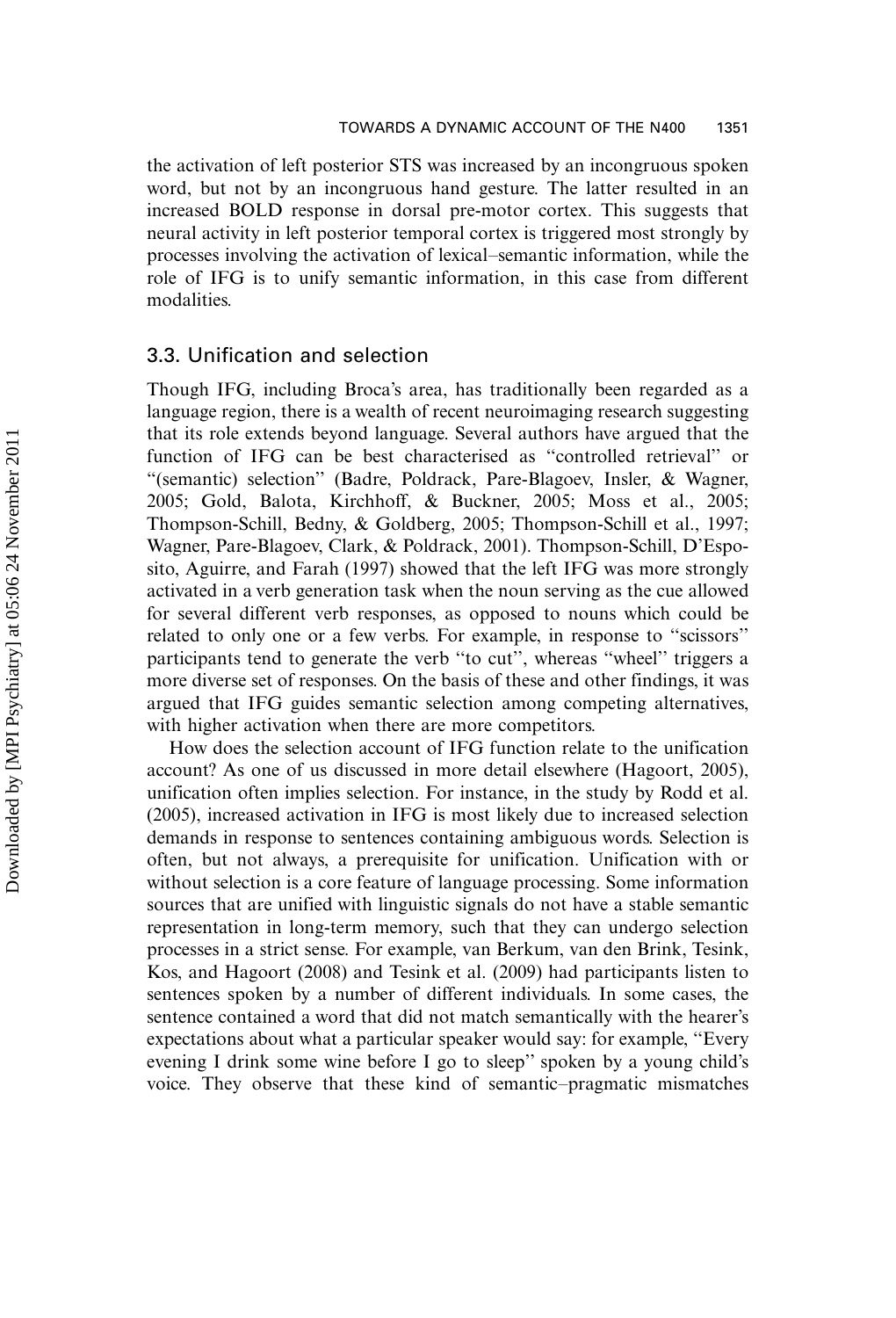(which the authors call ''speaker inconsistencies'') elicit an N400 which is entirely similar, albeit scaled down in size by a Factor 4, to the N400 effect evoked by standard semantic anomalies (van Berkum et al., 2008). Increased activation levels were also observed in IFG for the same mismatch (Tesink et al., 2009). It seems unlikely that integration of information about characteristics of the speaker (gender or age) as indicated by the acoustics of the voice relies on selection. Analogously, there seems to be no fixed or conventionalised meaning of iconic co-speech gestures, which are often ambiguous outside a communicative context. However, increased activation is observed in IFG, for instance when the unification load of information from co-speech gestures is relatively high (Willems et al., 2007). Therefore, unification is a more general account of IFG function than selection, in the sense that it does imply selection, but covers additional combinatorial processes as well.

## 4. THE BALANCE BETWEEN MEMORY AND UNIFICATION

In earlier sections, we have characterised the function and structure of the brain networks that support memory and unification in semantics. We have ascribed the memory storage of lexical information, integration (defined as convergence on a memory representation) and to some extent predictionbased processing to temporal cortex (MTG/STG), and unification to frontal cortex (IFG). However, while this picture is probably approximately correct, it is rather too static to capture experimental data in their full complexity. For instance, several studies on sentence processing have reported increased activation in especially left STG and MTG when the semantic unification load of a word increases given the preceding sentence context (Bookheimer, 2002; Davis et al., 2007; Friederici et al., 2003; Willems et al., 2007, 2008). Hagoort, Baggio, and Willems (2009) suggested that this may be the result of top-down signals from IFG indicating that, in the service of unification, lexical–semantic information needs to be maintained active longer, or needs to be re-accessed when unification load is increased (Humphries, Binder, Medler, & Liebenthal, 2007). Therefore, it is the dynamic interplay between IFG and MTG/STG that gives rise to successful semantic unification.

#### 4.1. Connectivity matters

How are IFG and MTG/STG wired together? The view that has prevailed over the past century is that Broca's region (pars opercularis and pars triangularis of the IFG, BA 44 and BA 45) and Wernicke's area (posterior STG, BA 22) are connected by a dorsal bundle of white matter fibres: the arcuate fasciculus. Recent DTI studies of white matter connectivity within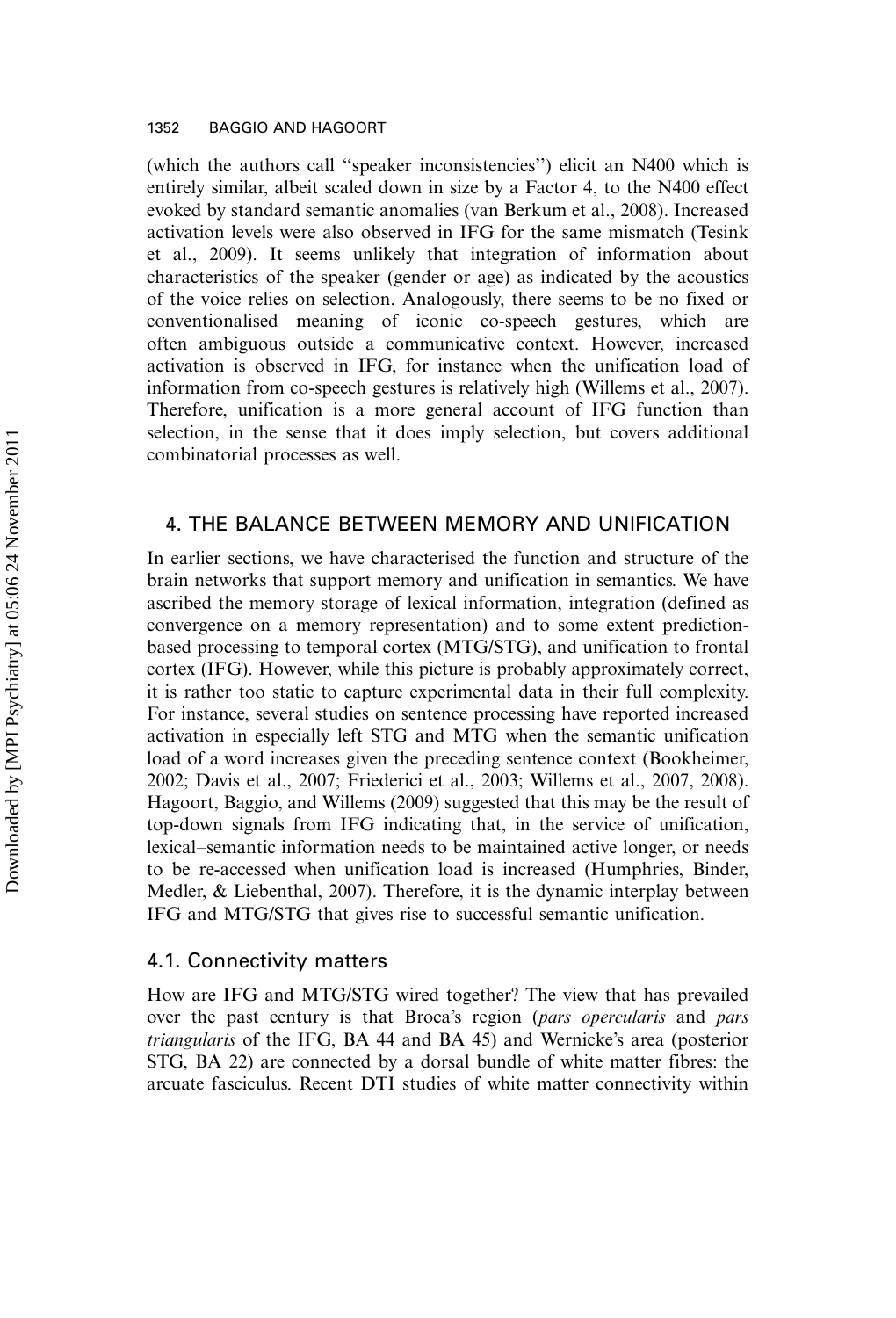the perisylvian language network indicate that there is a greater structural complexity of the fasciculus arcuatus than was previously thought: there are three separate white matter tracts connecting reciprocally temporal, parietal, and prefrontal areas. Still, the route from posterior superior and middle temporal gyri to inferior frontal cortex, and back, appears to pass through the classic dorsal pathway: the long, direct segment of the arcuate fasciculus (Catani, Jones, & Ffytche, 2004; Catani & Mesulam, 2008) (Figure 2).

This now-traditional notion was first proposed by Costantin von Monakow, and became later accepted by Carl Wernicke, who had, however, entertained a different view until then (Catani & Mesulam, 2008; Geschwind, 1967, 1970; Wernicke, 1874). Wernicke (1874) thought that temporal and frontal language areas were connected through a ventral pathway: the fibrae propriae, approximately corresponding to what modern neuroanatomy identifies as the extreme capsule (Makris & Pandya, 2009). There is some DTI evidence for the existence of a ventral language pathway, going against the classical view as supported by the first reconstruction of Catani et al. (2004). For instance, Saur et al. (2008) found that the dorsal pathway (the arcuate fasciculus) only connects temporal to pre-motor cortex (BA 6;



Figure 2. Simplified illustration of the anatomy and connectivity of the left hemisphere language network. Cortical areas are represented as red circles: pars orbitalis (or), pars triangularis (tr) and pars opercularis (op) of the LIFG; angular gyrus (ag), superior and middle temporal gyri (tg), fusiform gyrus (fg) and temporal pole (tp). White matter fibres are shown in grey, arrows emphasise bi-directional connectivity: arcuate fasciculus (AF), extreme capsule (EC), inferior longitudinal fasciculus (ILF), and uncinate fasciculus (UC). Interfaces with sensory-motor systems are shown in green: visual cortex (vc), auditory cortex (ac), and motor cortex (mc). [To view this figure in colour, please visit the online version of this Journal.]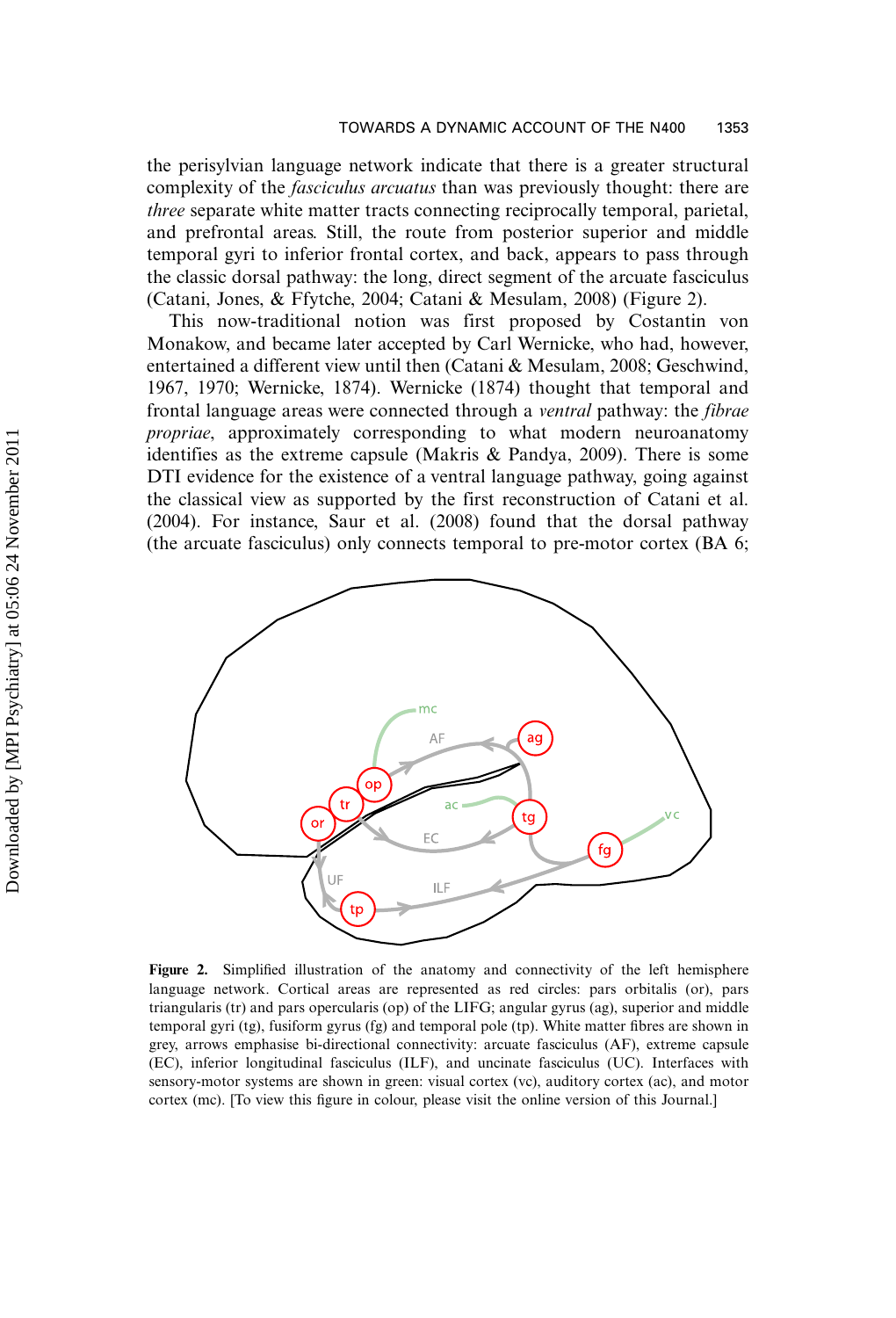Figure 2); based on a pseudo-word repetition task, the authors argued that this network is involved in phonological processing and articulation. By contrast, temporal cortex projects onto frontal cortex (BA 45) through a ventral pathway, probably the extreme capsule (Figure 2); this network was found to be more active during a sentence comprehension task. These data have been taken to support a dual-route view of language (Hickok & Poeppel, 2004). Further evidence for a ventral bi-directional pathway has come from DTI (Frey, Campbell, Pike, & Petrides, 2008; Makris & Pandya, 2009) and cortical stimulation studies (Duffau et al., 2005; Mandonnet, Nouet, Gatignol, Capelle, & Duffau, 2007; Matsumoto et al., 2004).

Why should anatomical connectivity matter? One obvious answer is that neural models of language comprehension are bound to look rather different depending on whether there are direct or indirect pathways connecting the crucial nodes within a network supporting a particular set of linguistic operations. Suppose the direct connection through the extreme capsule did not exist. In that case, the posterior middle and superior temporal cortex would have to be wired up to the *pars triangularis* (BA 45) and *pars orbitalis* (BA 47) of IFG indirectly, first via a long-distance route connecting the arcuate fasciculus to pre-motor cortex (BA 6), and then via local connectivity within Broca's complex (IFG), which appears to be organised following a posterior-dorsal to anterior-ventral gradient: phonology (BA 6/44), syntax (BA 44/45), and semantics (BA 45/47) (Hagoort, 2005) (see Figure 2). This indirect dorsal route seems to be more consistent with a serial architecture (phonology-first, syntax-next, semantics-last, and possibly including feedback) than with a fully parallel one (Jackendoff, 2007). The existence of a ventral pathway running through the extreme capsule suggests that, possibly alongside a serial processing stream (Sahin et al., there is also a parallel route which might play a role in language comprehension (Catani & Mesulam, 2008; Catani & Thiebaut de Schotten, 2008; Friederici, 2009; Makris & Pandya, 2009; Saur et al., 2008).

#### 4.2. Neurotransmitter dynamics

With a rough sketch of the neuroanatomy of language in place, the remaining ingredients of our theory should be found in neurophysiology. This part is still very speculative, given the many unknowns about the neurotransmitter dynamics in the language relevant areas of the brain. Nevertheless, we will provide some tentative suggestions as an illustration of the direction we want to go. Friston (2005) assigns different roles to different neurotransmitters, depending on their decay times. Feed-forward connections appear to mediate their post-synaptic effects through fast AMPA (decay time:  $\approx$  2 ms) and GABAa receptors (decay time:  $\approx$  6 ms), and feed-back connections are most probably mediated by much slower NMDA receptors (decay time:  $\approx$  50 ms).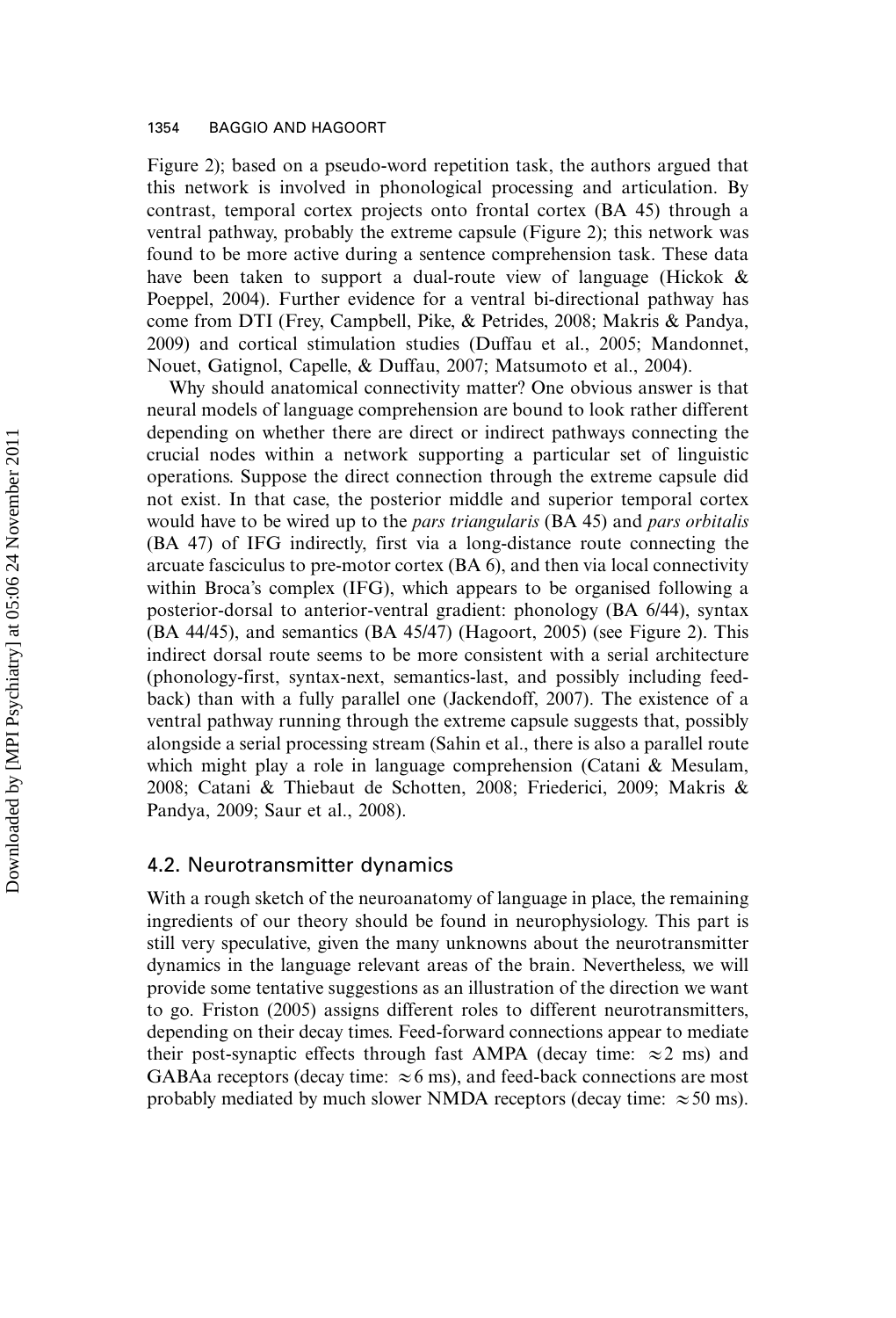These seem to be relatively frequent in supra-granular layers, where backward connections terminate (Sherman and Guillery 1998; Sherman 2007; Kiebel et al., 2008 NMDA-mediated channels may have a role in relaying modulatory effects that are more extended in time (Brunel, 2001; Wong & Wang, 2006). Lisman, Fellous, and Wang (1998) have shown that NMDA-receptor mediated EPSPs might be critical for the maintenance of information in working memory. They allow a network to maintain its active state without the need for synaptic modification. There is increasing evidence that cortical reverberation by re-entry is important for working memory (Fuster, 2009; Wang, 1999). We hypothesise that the same is true for language. The feed-forward MTG/STG-to-IFG pathway may be a rapid-decay route requiring NMDA mediated re-entry from IFG to MTG/ STG to maintain lexical information active over time, as is essential for multi-word unification.

## 4.3. A typical processing cycle

Figure 2 provides a simplified scheme of the main nodes and connections supporting the Memory and Unification components. Figure 3 represents a processing cycle within the semantic unification network, including



Figure 3. Processing cycle subserving word meaning comprehension in the left hemisphere language network. Inputs are conveyed from sensory regions (here visual cortex) to the inferior, middle and superior temporal gyri (1), where lexical information is activated. Signals are hence relayed to the inferior frontal gyrus (2), where neurons respond with a sustained firing pattern. Signals are then fed back into the same areas in temporal cortex from where they were received (3). A recurrent network is thus setup, which allows information to be maintained on-line, a context (green circle) to be formed during subsequent processing cycles, and incoming words to be unified within the context. At each processing cycle a balance is achieved by letting inputdriven activity find attractor states, i.e., the maximum possible overlap with active populations in temporal cortex. [To view this figure in colour, please visit the online version of this Journal.]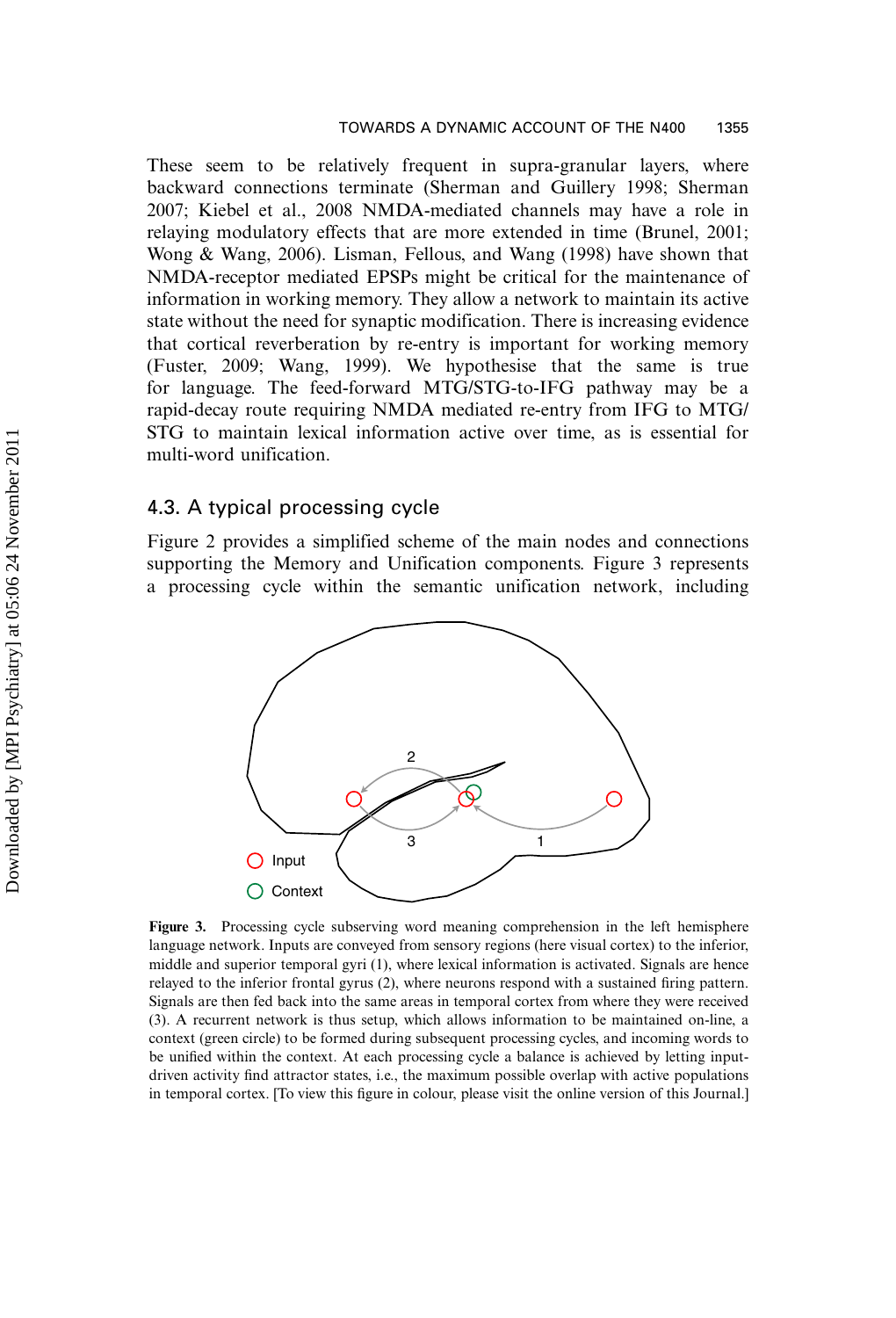MTG/STG and IFG (BA 45), connected by the extreme capsule. Let us for a moment ignore the context, shown as a green circle in Figure 3. Furthermore, we will assume that linguistic input, such as a word, is delivered visually.<sup>7</sup> We shall not comment on the purely visual aspects of word recognition or on visual-to-lexical transcoding (Perfetti, 1999). Here we only assume that structures in the inferior temporal lobe can act as interfaces between the visual system and the lexicon (Binder et al., 2003; Binder, Medler, Westbury, Liebenthal, & Buchanan, 2006; Cohen et al., 2000; Devlin, Jamison, Gonnerman, & Matthews, 2006; Nobre, Allison, & McCarthy, 1994), perhaps in cooperation with other brain areas (Mechelli, Gorno-Tempini, & Price, 2003; Price & Devlin, 2003). The mapping from visual input to lexical structures stored in the Memory component is represented by arrow 1 in Figure 3. This process exploits to some extent a direct ventral white matter route—the inferior longitudinal fasciculus (ILF, Figure 2) (Catani  $\&$ Mesulam, 2008; Catani & Thiebaut de Schotten, 2008)—and is carried out during the first 200 ms after word onset (Hauk, Davis, Ford, Pulvermuller, & Marslen-Wilson, 2006). For simplicity, here we ignore processing of ILFconveyed signals in the anterior temporal lobe, despite their possible role in semantic combinatorics (Lau et al., 2008; Visser et al., 2010).

In posterior temporal regions, neuronal populations are activated that represent lexical information associated with the incoming word, including semantic constraints that can in some respects be captured using logical formalisms as described earlier on. At this stage, input from other information streams (e.g., other sensory modalities) delivering stimuli that are associated with the given word (e.g., a barking sound or the sight of a dog co-occurring with the word "dog") are integrated in temporal cortex. From here, neural signals can only follow two routes. The first exploits local connectivity within temporal areas, through links that have the strongest connection weights, resulting in a graded activation of neighbouring neuronal populations, coding for related lexical structures. Such local spread of activation contributes to setting up a semantic context in temporal cortex (Figure 3, green circle), and may underlie priming and pre-activation at short SOAs (Lau et al., 2008). The second route is based on long-distance connections to IFG, through direct white matter fibres (extreme capsule) resulting in the selective activation of populations of frontal cortex neurons. These will respondwith a self-sustaining firing pattern (see Durstewitz, Seamans, & Sejnowski, 2000 for a review). Efferent signals in this case can only take the long-range route back: in contrast with what happens in temporal cortex, we assume there are no memory patterns that are permanently stored in frontal cortex, which also means that

 $7$ This is for consistency with the ERP data shown in Figure 1, taken from experiments in which stimulus sentences were presented visually word-by-word (Baggio, 2008; Baggio, et al., 2008, 2010).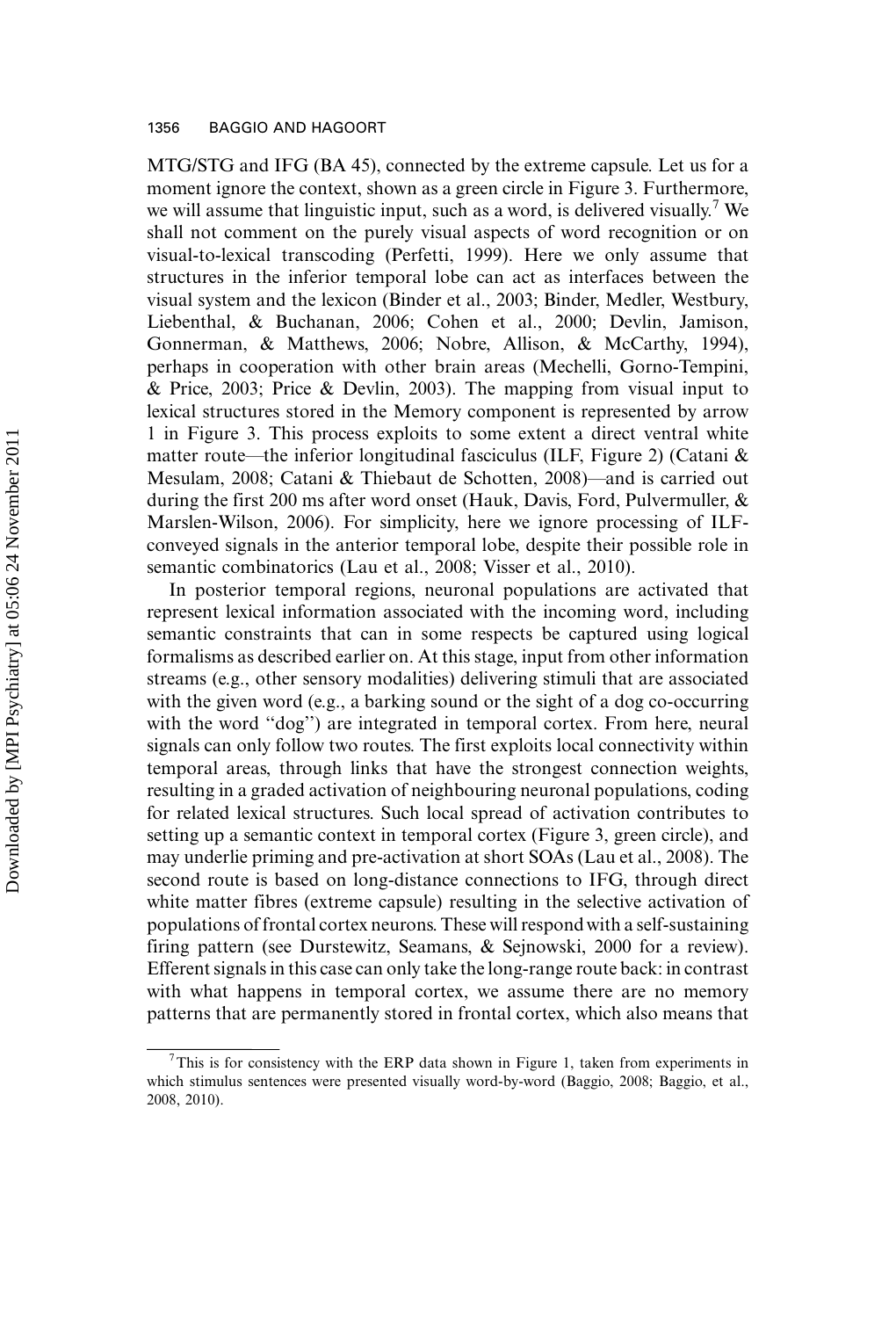there will be little or no spread of activation to neighbouring IFG populations through local connectivity. The most parsimonious account here is that frontal neurons will send efferent signals back to the same regions in temporal cortex from where afferent signals were received. This produces another spread of activation to neighbouring temporal areas, which implies that connections representing a given semantic context will be strengthened. This may subserve priming at longer SOAs, when the contribution of IFG is also more prominent (Lau et al., 2008). During each word processing cycle the system seeks abalance between the Memory (posterior temporal) and the Unification (inferior frontal) components, by letting activation reverberate through the circuit in Figure 3. Achieving such a balance may be more or less demanding, depending on how close the relation is between input and context, as we shall see below.

This description of a typical word processing cycle appears to be the simplest possible solution given constraints from brain imaging (the involvement of posterior temporal and inferior frontal areas), neuroanatomy (the existence of a direct white matter pathway, the extreme capsule, and connecting MTG/STG and IFG), and neurophysiology (persistent firing of IFG neurons). However, the proposed theory is rather a sketch that requires further elaboration, and crucially a computational implementation that would confer a precise meaning to the envisaged processing steps.

The distinction between the functions realised by Memory and Unification seems to be necessary to accommodate the linguistic distinction between type and token. Consider the ''problem of 2'' (Jackendoff, (2002), which is the problem of representing different occurrences of the same symbol. For example, the sentence "The little star is besides the big star'' recruits twice during processing a lexico-semantic representation for the word ''star''. It cannot be the case that two (or arbitrarily many) copies of the meaning of ''star'' are stored in Memory, or that the same lexical type is copied in a working memory buffer where it gets interpreted and manipulated. In our theory, *different* neuronal populations in IFG can establish dynamic links to the same region in temporal cortex, acting as tokens of the same stored lexical type. This is not original: see Ballard, Hayhoe, Pook, and Rao (1997) for an earlier proposal. What may be new here is the account of the N400 that is suggested by our theory, to which we now turn.

## 5. A DYNAMIC ACCOUNT OF THE N400

The MUC model assigns the storage of lexical items to temporal cortex and the unification of retrieved structures to frontal cortex. Putting MUC in a more dynamic perspective, our theory of the interactions between Memory and Unification views retrieval as taking place during the feed-forward sweep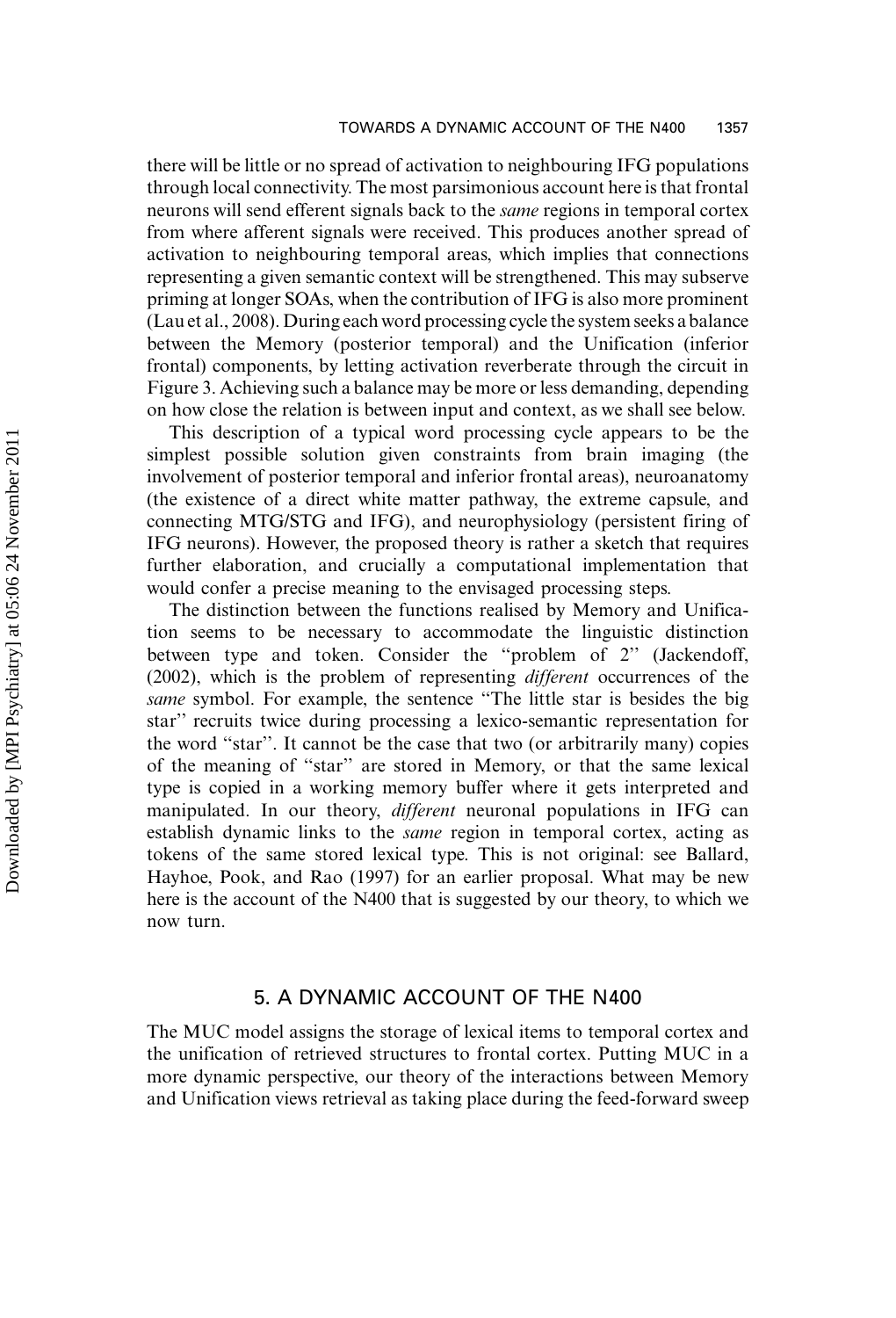through lexical types stored in MTG/STG, terminating in the activation of IFG populations representing lexical tokens; and unification as essentially the result of the co-activation of different tokens in IFG, dynamically linked to their lexical types in MTG/STG via persistent neuronal firing and feedback connections. We propose that this cycle from temporal to frontal regions and back is manifested in the ERPs by the N400 component.

## 5.1. The N400 component

The fronto-temporal circuitry described above was suggested by the data reviewed in Sections 2 and 3, that include source modelling of the N400 effect as well as fMRI activity patterns evoked by similar antecedent conditions to those that give rise to the N400. Therefore, our theory of fronto-temporal interactions in semantics could serve as a basis for a neurocomputational model of the N400. Here we argue that the N400 component reflects reverberating activity within the MTG/STG-IFG network during one or perhaps several cycles, as shown in Figure 3. Activity starts building up around 250 ms from word onset, reflecting the summation of post-synaptic currents injected in MTG/STG by inferior temporal areas and by neighbouring populations in MTG/STG. The direct white matter route allows for a rapid spread of activation to IFG. The peak of the N400 coincides with the completion of the cycle that is with the re-injection of currents into MTG/ STG.

## 5.2. The N400 effect

Across several word-processing cycles, a pattern of neuronal activity is set up in MTG/STG, encoding a context. This is the result of activation spreading to areas neighbouring to those activated by the input during the feedforward sweep, and of a similar process taking place during the feed-back from IFG to MTG/STG. This process strengthens learned associations between semantic features, and is one aspect of acquiring a lexicon.

Consider now the case in which semantic relatedness is manipulated, for instance in ''The girl was writing letters when her friend spilled coffee on the tablecloth/paper'' (Baggio et al., 2008) (Figure 1b). Processing the fragment ''The girl was writing letters when her friend spilled coffee on the'' sets up a context in MTG/STG, maintained over time by feed-back currents from IFG. Semantic features associated with the words ''writing'' and ''letters'' are activated (Brunel & Lavigne, 2009; Cree & McRae, 2003; Cree, McRae, & McNorgan, 1999; Masson, 1991, 1995; McRae, 2004; Moss, Hare, Day, & Tyler, 1994). If these include features that contribute to the concept of paper, then there will be some overlap between the populations in MTG/STG representing the context and those that selectively respond to the given input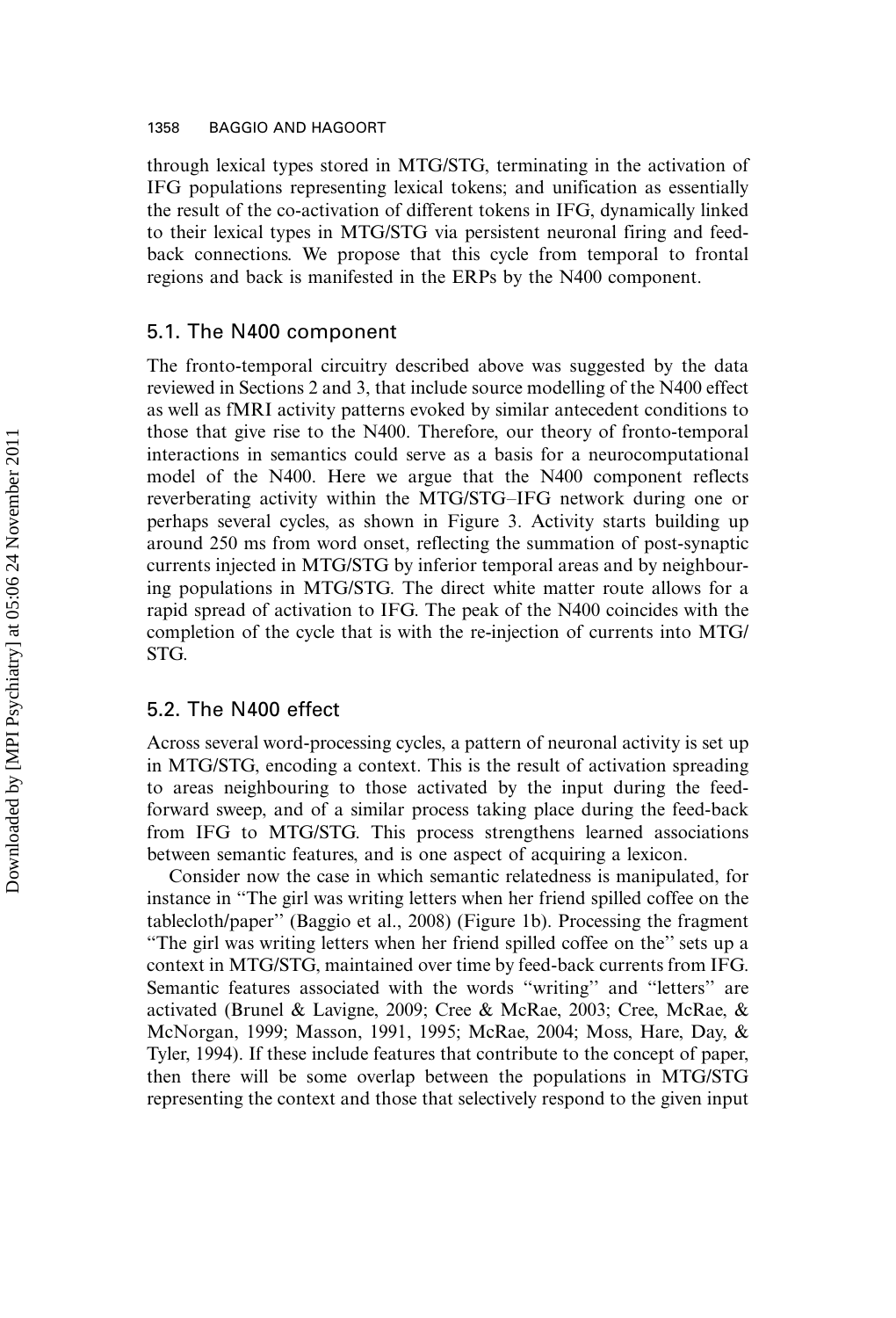that is to the incoming word ''paper''. Such overlap will be smaller for ''tablecloth''. The larger the overlap between context and input, the smaller the amplitude of the scalp ERP. In particular, the incoming word that benefits from a larger overlap with the context (''paper'') results in a smaller N400 compared to the word that leads to a smaller overlap (''tablecloth''). The inverse relation between semantic relatedness and N400 amplitude follows from an inverse relation between the degree of overlap of neuronal sources and the amplitude of scalp-recorded ERPs. The amplitude of any given neural generator, in this case the superior temporal N400 generator, scales with the size of the neuronal population that is concurrently activated and for which this generator can be modelled as a single dipole. Hence, the sparser the neuronal population overlap, the smaller the amplitude.

A similar logic can be used to explain the ''N400 priming effect''. Under the assumption that there is something like an ''N400 unification effect'', the increase in the N400 amplitude as a function of unification load can be explained as follows. One possible neural account of unification is that two populations in IFG (coding for two different semantic tokens), upon receiving input from temporal cortex, start firing in a sustained manner, and inject currents back into the same temporal regions (coding for the two respective semantic types) from where signals were received, such that transient links are dynamically established between semantic types stored in temporal cortex. In all these cases, regardless of whether the N400 effect is driven by pre-activation or by unification, the theory is consistent with the finding that some of the strongest neuronal generators of N400 are localised in the left middle and superior temporal cortex. The post-synaptic currents that are responsible for the N400 are localised in MTG/STG because there is where most afferent signals are relayed: (1) from peripheral areas via inferior temporal cortex during early processing stages ( $\approx 200$  ms); (2) through local connectivity in MTG/STG due to spreading activation from input-selective populations to neighbouring temporal areas; and (3) from IFG during the feed-back that supports unification and the on-line maintenance of context. IFG may show a comparatively smaller net effect of post-synaptic currents over shorter time intervals, possibly due to fewer signals re-injected through local connectivity in IFG itself, but a stronger activation (as revealed by metabolic measures, and not by recording post-synaptic voltages) over longer times, due to the persistent firing patterns produced by IFG neurons. This could explain why MEG/EEG source analyses may fail to reveal significant contributions of IFG, whereas fMRI does show a strong or even the strongest response in IFG. Also, the time-locking of neural responses appears to be sharper in posterior temporal cortex than in inferior frontal areas (Liljeström, Hultén, Parkkonen, & Salmelin, 2009). This could be due to the fact that activity in IFG is less sensitive to the onset and offset times of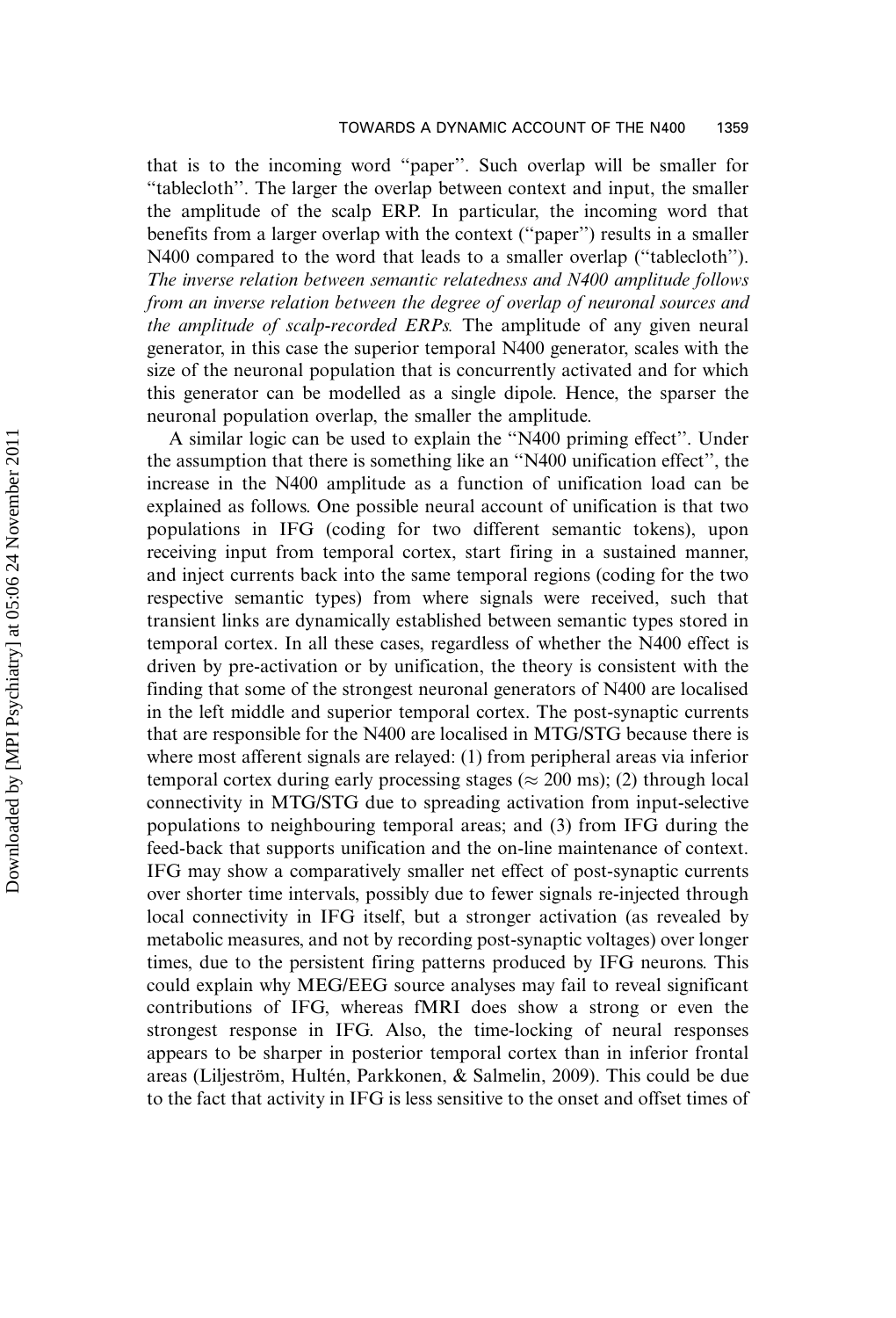the stimuli, and is rather a self-sustaining state which is relatively unaffected by trial-to-trial variation. In contrast, bottom-up activation in MTG/STG may have tighter deadlines, partly due to the proximity to sensory areas.

## 5.3. Testability and falsifiability

The theory predicts that IFG and MTG/STG are always jointly involved in word processing, albeit giving different contributions depending on the actual utterance to be processed and on the context in which that utterance occurs. One key consequence of this is that the theory would be refuted if it were shown that IFG (BA 45/47) is not among the neuronal generators of the N400. While this particular aspect of the theory appears to be strongly  $falsifiable$  in principle—i.e., falsifiable based on observation alone—in practice here one is looking for a null effect (i.e., the absence, relative to some threshold, of a response in IFG), with all the ensuing methodological problems. Nonetheless, clinical data could make the hypothesis testable also in practice: patients with focal lesions in BA 45 or BA 47 are expected to show at most the onset of an N400 response corresponding, in the theory, to the feed-forward spread of activation from sensory areas and inferior temporal cortex to MTG/STG (see Friederici, von Cramon, & Kotz, 1999; Hagoort, Brown, & Swaab, 1996; Kojima & Kaga, 2003 for some relevant data); for example, dynamic aphasia patients with focal atrophy affecting BA 45 may be especially suitable for testing this aspect of the theory (Luria, 1973, Robinson, Blair, & Cipolotti, 1998, Robinson, Shallice, & Cipolotti, 2005). A similar prediction applies to patients with a lesioned or atrophied extreme capsule. Fronto-temporal or semantic dementia patients too (Neary, Snowden, & Mann, 2005; Patterson, Nestor, & Rogers, 2007; Snowden, Neary, & Mann, 2002; Warrington 1975) may show reduced or degraded N400 components.

Testing the directionality of IFG-MTG/STG interactions during the two main stages of the generation of the N400 requires assessing the degree of fit of imaging data with models of neuronal source dynamics with or without backward connections (Garrido, Kilner, Kiebel, & Friston, 2007). This aspect of the theory is *weakly falsifiable*—i.e., falsifiable based on observation combined with modelling—in view of the possible finding that a purely feedforward model explains best the source data.

## 6. CONCLUSIONS

In this paper, we presented an explicit account of processing word meaning in context based on insights from theoretical linguistics and findings from cognitive neuroscience. We take this to be the simplest possible theory that is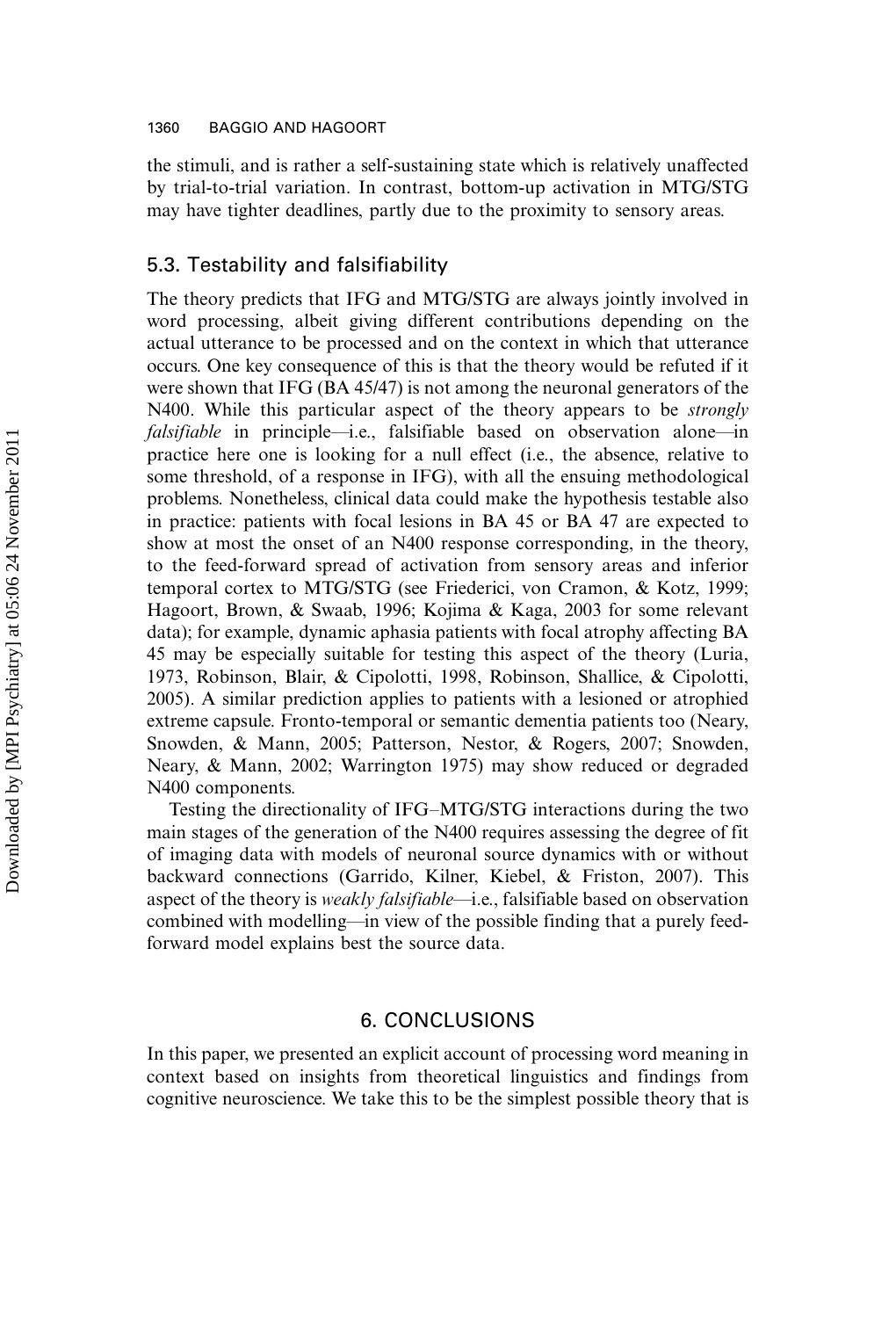consistent with the available anatomical and functional data, and that moreover is based on a falsifiable core hypothesis (the cycle shown in Figure 3). The theory explains the N400 as the result of the summation of currents injected by frontal into temporal areas (unification) with currents that are already circulating within temporal cortex due to the local spread of activation to neighbouring neuronal populations (pre-activation). In our theory, pre-activation and unification are not independent step-like processes, suggesting mutually exclusive accounts of the N400. Indeed, the two operations are theoretically distinct, and can to some extent be manipulated as independent variables. However, in realistic processing situations, access, retrieval, pre-activation and unification are all part of a word processing cycle—a continuous pattern of neuronal activity unfolding over time within a distributed cortical network.

## **REFERENCES**

- Badre, D., Poldrack, R., Pare-Blagoev, E., Insler, R., & Wagner, A. (2005). Dissociable controlled retrieval and generalized selection mechanisms in ventrolateral prefrontal cortex. Neuron, 47, 907-918
- Baggio, G. (2008). Processing temporal constraints: An ERP study. Language Learning, 58, 35–55.
- Baggio, G., Choma, T., van Lambalgen, M., & Hagoort, P. (2010). Coercion and compositionality. Journal of Cognitive Neuroscience, 22, 2131-2140.
- Baggio, G., van Lambalgen, M., & Hagoort, P. (2008). Computing and recomputing discourse models: An ERP study. Journal of Memory and Language, 59, 36-53.
- Baggio, G., van Lambalgen, M., & Hagoort, P. (2011). The processing consequences of compositionality. In M. Werning, W. Hinzen, & E. Machery (Eds.), The Oxford handbook of compositionality. Oxford, UK: Oxford University Press.
- Ballard, D., Hayhoe, M., Pook, P., & Rao, R. (1997). Deictic codes for the embodiment of cognition. Behavioral and Brain Sciences, 20, 723-767.
- Beauchamp, M., Lee, K., Argall, B., & Martin, A. (2004). Integration of auditory and visual information about objects in superior temporal sulcus. Neuron, 41, 809-823.
- Binder, J. (2009). Where is the semantic system? A critical review and meta-analysis of 120 functional neuroimaging studies. Cerebral Cortex, 19, 2767-2796.
- Binder, J., McKiernan, K., Parsons, M., Westbury, C., Possing, E., Kaufman, J., & Buchanan, L. (2003). Neural correlates of lexical access during visual word recognition. Journal of Cognitive Neuroscience, 15, 372-393.
- Binder, J., Medler, D., Westbury, C., Liebenthal, E., & Buchanan, L. (2006). Tuning of the human left fusiform gyrus to sublexical orthographic structure. NeuroImage,  $33$ ,  $739-748$ .
- Bookheimer, S. (2002). Functional MRI of language: New approaches to understanding the cortical organization of semantic processing. Annual Review of Neuroscience, 25, 151-188.
- Brunel, N. (2001). Effects of neuromodulation in a cortical network model of object working memory dominated by recurrent inhibition. Journal of Computational Neuroscience, 11, 63–85.
- Brunel, N., & Lavigne, F. (2009). Semantic priming in a cortical network model. Journal of Cognitive Neuroscience, 21, 2300-2319.
- Calvert, G., Campbell, R., & Brammer, M. (2000). Evidence from functional magnetic resonance imaging of crossmodal binding in the human heteromodal cortex. Current Biology, 10, 649–657.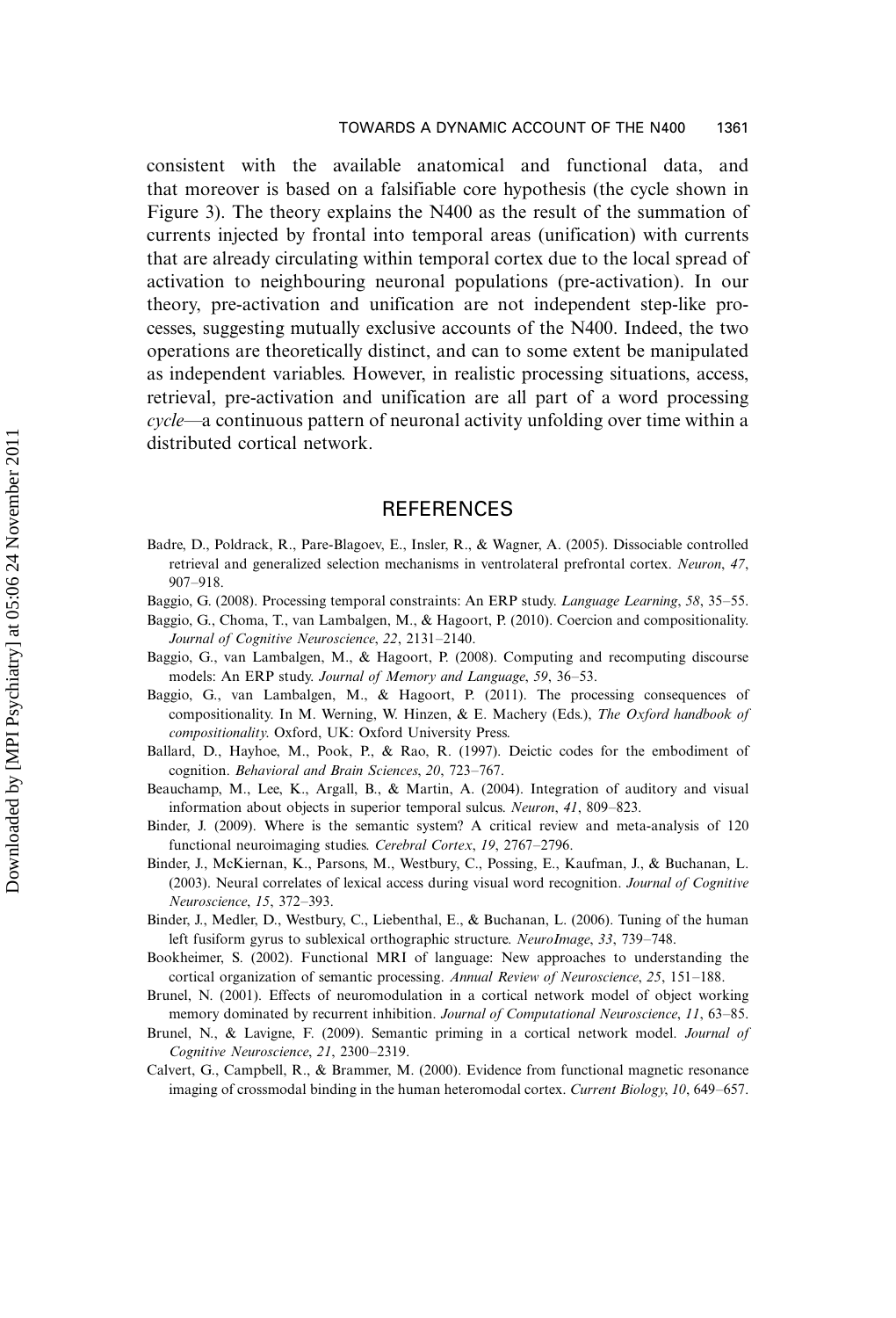- Catani, M., Jones, D., & Ffytche, D. (2004). Perisylvian language netwoks of the human brain. Annals of Neurology, 57, 8-16.
- Catani, M., & Mesulam, M. (2008). The arcuate fasciculus and the disconnection theme in language and aphasia: History and current state. Cortex, 44, 953-961.
- Catani, M., & Thiebaut de Schotten, M. (2008). A diffusion tensor imaging tractography atlas for virtual in vivo dissections. Cortex,  $44$ ,  $1105-1132$ .
- Cohen, L., Dehaene, S., Naccache, L., Lehèricy, S., Dehaene-Lambertz, G., Hènaff, M., & Michel, F. (2000). The visual word form area. Spational and temporal characterization of an initial stage of reading in normal subjects and posterior split-brain patients. *Brain*,  $123$ ,  $291-307$ .
- Cree, G., & McRae, K. (2003). Analyzing the factors underlying the structure and computation of the meaning of chipmunk, cherry, chisel, cheese, and chello (and many other such concrete nouns). Journal of Experimental Psychology: General, 132, 163-201.
- Cree, G., McRae, K., & McNorgan, C. (1999). An attractor model of lexical conceptual processing: Simulating semantic priming. Cognitive Science, 23, 371-414.
- Culicover, P., & Jackendoff, R. (2005). Simpler syntax. Oxford, UK: Oxford University Press.
- Cutler, A., & Clifton, C. (1999). Comprehending spoken language: A blueprint for the listener. In C. Brown & P. Hagoort (Eds.), The neurocognition of language (pp.  $123-155$ ). Oxford, UK: Oxford University Press.
- Dale, A., Liu, A., Fischl, B., Buckner, R., Belliveau, J., Lewine, J., & Halgren, E. (2000). Dynamical statistical parametric mapping: Combining fMRI and MEG for highresolution imaging of cortical activity. Neuron, 26, 55-67.
- Davis, M., Coleman, M., Absalom, A., Rodd, J., Johnsrude, I., Matta, B., & ... Menon, D. (2007). Dissociating speech perception and comprehension at reduced levels of awareness. Proceedings of the National Academy of Sciences, 104, 16032-16037.
- De Long, K., Urbach, T., & Kutas, M. (2005). Probabilistic word pre-activation during language comprehension inferred from electrical brain activity. Nature Neuroscience,  $8$ , 1117-1121. Dennett, D. (1971). Intentional systems. The Journal of Philosophy, 68, 87-106.
- Devlin, J., Jamison, H., Gonnerman, L., & Matthews, P. (2006). The role of the posterior fusiform gyrus in reading. Journal of Cognitive Neuroscience, 18, 911-922.
- Duffau, H., Gatignol, P., Mandonnet, E., Peruzzi, P., Tzourio-Mazoyer, N., & Capelle, L. (2005). New insights into the anatomo-functional connectivity of the semantic system: A study using cortico-subcortical electrostimulations. Brain, 128, 797-810.
- Durstewitz, D., Seamans, J., & Sejnowski, T. (2000). Neurocomputational models of working memory. Nature Neuroscience, 3, 1184-1191.
- Federmeier, K., & Kutas, M. (1999). A rose by any other name: Long-term memory structure and sentence processing. Journal of Memory and Language, 41, 469-495.
- Ferstl, E., Neumann, J., Bogler, C., & von Cramon, D. (2008). The extended language network: A meta-analysis of neuroimaging studies on text comprehension. Human Brain Mapping, 29, 581 593.
- Frege, G. (1980). Letter to Jourdain. In G. Gabriel, H. Kaal, & B. McGuinness (Eds.), Philosophical and mathematical correspondence (pp. 78-80). Chicago, IL: Chicago University Press.
- Frey, S., Campbell, J., Pike, G., & Petrides, M. (2008). Dissociating the human language pathways with high angular resolution diffusion fiber tractography. Journal of Neuroscience, 28, 11435-11444.
- Friederici, A. (2009). Pathways to language: Fiber tracts in the human brain. Trends in Cognitive Sciences, 13, 175-181.
- Friederici, A., Ruschemeyer, S., Hahne, A., & Fiebach, C. (2003). The role of left inferior frontal and superior temporal cortex in sentence comprehension: Localizing syntactic and semantic processes. Cerebral Cortex, 13, 170-177.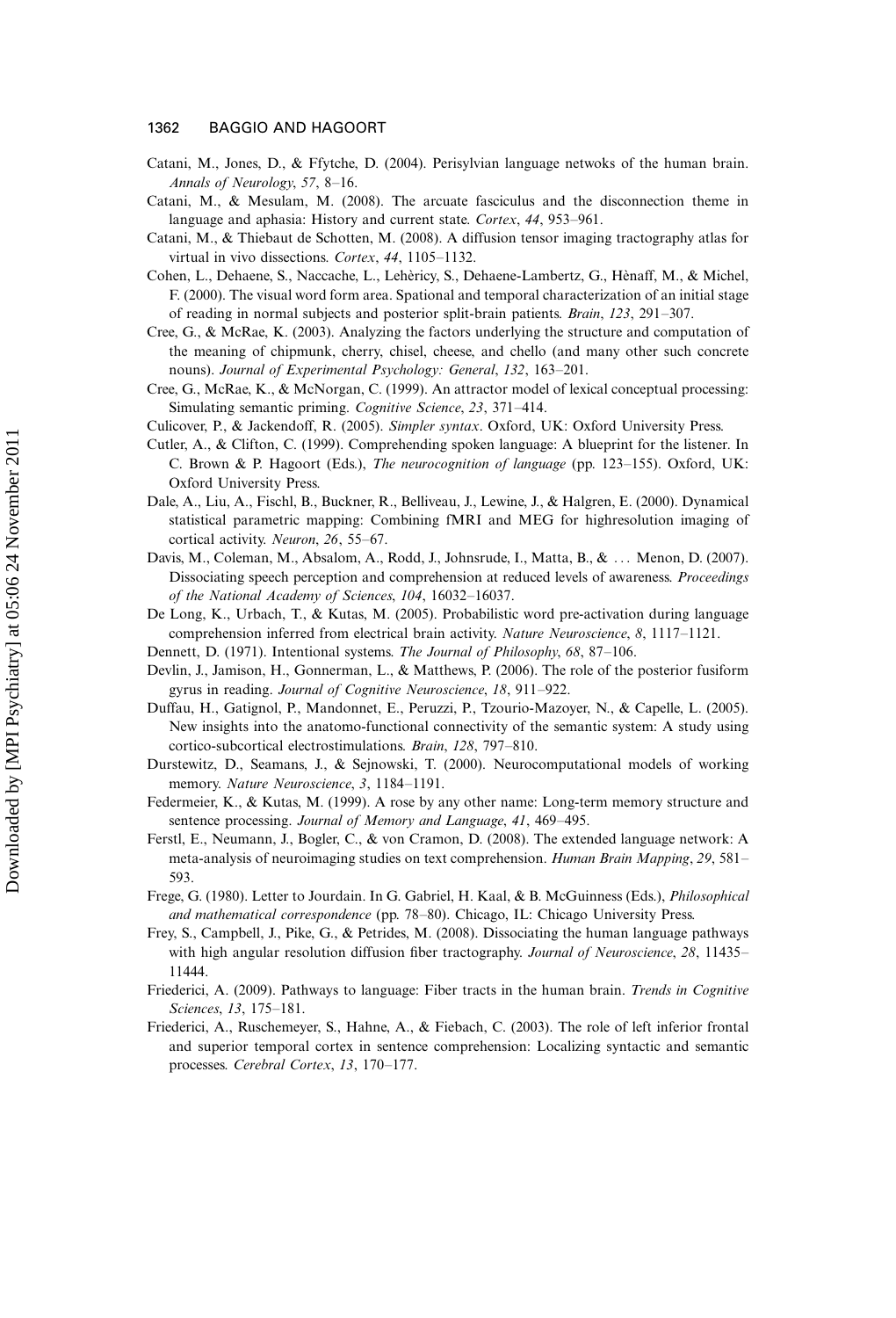- Friederici, A., von Cramon, D., & Kotz, S. (1999). Language related brain potentials in patients with cortical and subcortical left hemisphere lesions. *Brain, 122, 1033-1047*.
- Friston, K. (2005). A theory of cortical responses. Philosophical Transactions of the Royal Society B, 360, 815-836.
- Fuster, J. (2009). Cortex and memory: Emergence of a new paradigm. Journal of Cognitive Neuroscience, 21, 2047-2072.
- Garrido, M., Kilner, J., Kiebel, S., & Friston, K. (2007). Evoked brain responses are generated by feedback loops. Proceedings of the National Academy of Sciences, 104, 20961-20966.
- Geschwind, N. (1967). Wernicke's contribution to the study of aphasia. Cortex, 3, 449–463.
- Geschwind, N. (1970). The organization of language and the brain. Science, 170, 940–944.
- Gold, B., Balota, D., Jones, S., Powell, D., Smith, C., & Andersen, A. (2006). Dissociation of automatic and strategic lexical-semantics: Functional magnetic resonance imaging evidence for differing roles of multiple frontotemporal regions. Journal of Neuroscience, 26, 6523-6532.
- Gold, B., Balota, D., Kirchhoff, B., & Buckner, R. (2005). Common and dissociable activation patterns associated with controlled semantic and phonological processing: Evidence from fMRI adaptation. Cerebral Cortex, 15, 1438-1450.
- Goldberg, A. (1995). Constructions: A construction grammar approach to argument structure. Chicago, IL: University of Chicago Press.
- Hagoort, P. (2005). On Broca, brain, and binding: A new framework. *Trends in Cognitive Sciences*, 9, 416-423.
- Hagoort, P., Baggio, B., & Willems, R. (2009). Semantic unification. In M. Gazzaniga (Ed.), The cognitive neurosciences (4th ed., pp. 819–836). Cambridge, MA: MIT Press.
- Hagoort, P., Brown, C., & Swaab, T. (1996). Lexical-semantic event-related potential effects in patients with left hemisphere lesions and aphasia, and patients with right hemisphere lesions without aphasia. Brain,  $119$ , 627-649.
- Hagoort, P., Hald, L., Bastiaansen, M., & Petersson, K. (2004). Integration of word meaning and world knowledge in language comprehension. Science, 304, 438-441.
- Halgren, E., Dhond, R., Christensen, N., Van Petten, C., Marinkovic, K., Lewine, J., & Dale, A. (2002). N400-like MEG responses modulated by semantic context, word frequency, and lexical class in sentences. NeuroImage,  $17$ ,  $1101-1116$ .
- Hamm, F., Kamp, H., & van Lambalgen, M. (2006). There is no opposition between formal and cognitive semantics. Theoretical Linguistics, 22, 1-40.
- Hauk, O., Davis, M., Ford, M., Pulvermuller, F., & Marslen-Wilson, W. (2006). The time course of visual word recognition as revealed by linear regression analysis of ERP data. NeuroImage, 30, 1383-1400.
- Hein, G., Doehrmann, O., Muller, N., Kaiser, J., Muckli, L., & Naumer, M. (2007). Object familiarity and semantic congruency modulate responses in cortical audiovisual integration areas. Journal of Neuroscience, 27, 7881-7887.
- Helenius, P., Salmelin, R., Service, E., & Connolly, J. (1998). Distinct time courses of word and context comprehension in the left temporal cortex. Brain, 121, 1133-1142.
- Hickok, G., & Poeppel, D. (2004). Dorsal and ventral streams: A framework for understanding aspects of the functional anatomy of language. Cognition, 92, 67-99.
- Hinojosa, J., Moreno, E., Casado, P., Mũnoz, F., & Pozo, M. (2004). Syntactic expectancy: An event-related potentials study. Neuroscience Letters, 378, 34-39.
- Hoenig, K., & Scheef, L. (2005). Mediotemporal contributions to semantic processing: fMRI evidence from ambiguity processing during semantic context verification. Hippocampus, 15, 597-609.
- Holcomb, P. (1993). Semantic priming and stimulus degradation: Implications for the role of the N400 in language processing. Psychophysiology,  $30, 47-61$ .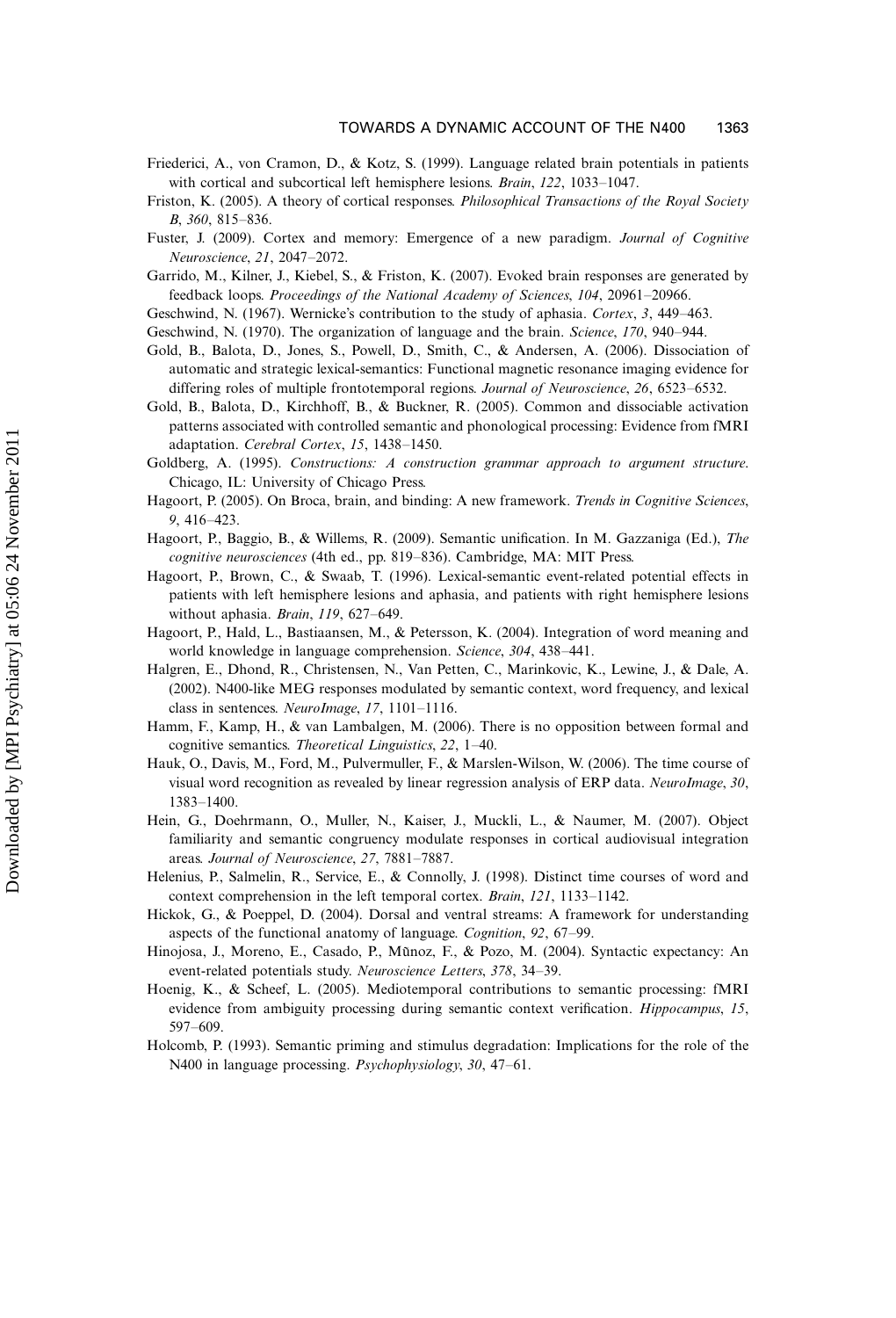- Hopfield, J. (1982). Neural networks and physical systems with emergent collective computational abilities. Proceedings of the National Academy of Sciences, 79, 2554-2558.
- Humphries, C., Binder, J., Medler, D., & Liebenthal, E. (2007). Time course of semantic processes during sentence comprehension: An fMRI study. NeuroImage, 36, 924-932.
- Jackendoff, R. (2002). Foundations of language: Brain, meaning, grammar, evolution. Oxford, UK: Oxford University Press.
- Jackendoff, R. (2007). A parallel architecture perspective on language processing. *Brain Research*,  $1146, 2-22$
- Joshi, A., & Schabes, Y. (1997). Tree-adjoining grammars. In A. Salomma & G. Rosenberg (Eds.), Handbook of formal languages and automata (pp. 69-124). Berlin, Germany: Springer-Verlag.

Katz, J., & Fodor, J. (1963). The structure of a semantic theory. *Language*,  $39$ ,  $170-210$ .

- Kay, M. (1979). Functional grammar. In Proceedings of the fifth annual meeting of the Berkeley Linguistics Society. University of California, Berkeley, CA, USA, pp. 142-158.
- Kiebel, S., J. Daunizeau, and K. Friston (2008). A hierarchy of time-scales and the brain. PLoS Computational Biology, 4,  $1-12$
- Kojima, T., & Kaga, K. (2003). Auditory lexical-semantic processing impairments in aphasic patients reflected in event-related potentials (N400). Auris Nasus Larvnx, 30, 369-378.
- Kuperberg, G., Choi, A., Cohn, N., Paczynski, M., & Jackendoff, R. (2010). Electrophysiological correlates of complement coercion. Journal of Cognitive Neuroscience, 22, 2685-2701.
- Kuperberg, G., McGuire, P., Bullmore, E., Brammer, M., Rabe-Hesketh, S., Wright, I., ... David, A. (2000). Common and distinct neural substrates for pragmatic, semantic, and syntactic processing of spoken sentences: An fMRI study. Journal of Cognitive Neuroscience, 12, 321-341.
- Kuperberg, G. R., Holcomb, P. J., Sitnikova, T., Greve, D., Dale, A. M., & Caplan, D. (2003). Distinct patterns of neural modulation during the processing of conceptual and syntactic anomalies. Journal of Cognitive Neuroscience, 15, 272-293.
- Kutas, M., & Federmeier, F. (2000). Electrophysiology reveals semantic memory use in language comprehension. Trends in Cognitive Sciences, 4, 463-470.
- Kutas, M., & Hillyard, S. (1980). Reading senseless sentences: Brain potentials reflect semantic incongruity. Science, 207, 203-205.
- Kutas, M., & Hillyard, S. (1984). Brain potentials during reading reflect word expectancy and semantic association. Nature, 307, 161-163.
- Kutas, M., Van Petten, C., & Kluender, R. (2006). Psycholinguistics electrified. In M. Traxler & M. Gernsbacher (Eds.), Handbook of psycholinguistics (2nd ed., pp. 659-724). Oxford, UK: Elsevier.
- Laszlo, S., & Federmeier, K. (2009). A beautiful day in the neighborhood: An eventrelated potential study of lexical relationships and prediction in context. Journal of Memory and Language, 61, 326-338.
- Lau, E., Phillips, C., & Poeppel, D. (2008). A cortical network for semantics: (de)Constructing the N400. Nature Reviews Neuroscience, 9, 920-933.
- Lauro, L., Tettamanti, M., Cappa, S., & Papagno, C. (2008). Idiom comprehension: A prefrontal task? Cerebral Cortex, 18, 162-170.
- Li, X., Hagoort, P., & Yang, Y. (2008). Event-related potential evidence on the influence of accentuation in spoken discourse comprehension in Chinese. Journal of Cognitive Neuroscience, 20, 906-915.
- Liljeström, M., Hult'en, A., Parkkonen, L., & Salmelin, R. (2009). Comparing MEG and fMRI views to naming actions and objects. Human Brain Mapping, 30, 1845-1856.
- Lisman, J., Fellous, J.-M., & Wang, X.-J. (1998). A role for nmda-receptor channels in working memory. Nature Neuroscience, 1, 273-275.
- Luria, A. (1973). The working brain: An introduction to neuropsychology. London, UK: Penguin Books.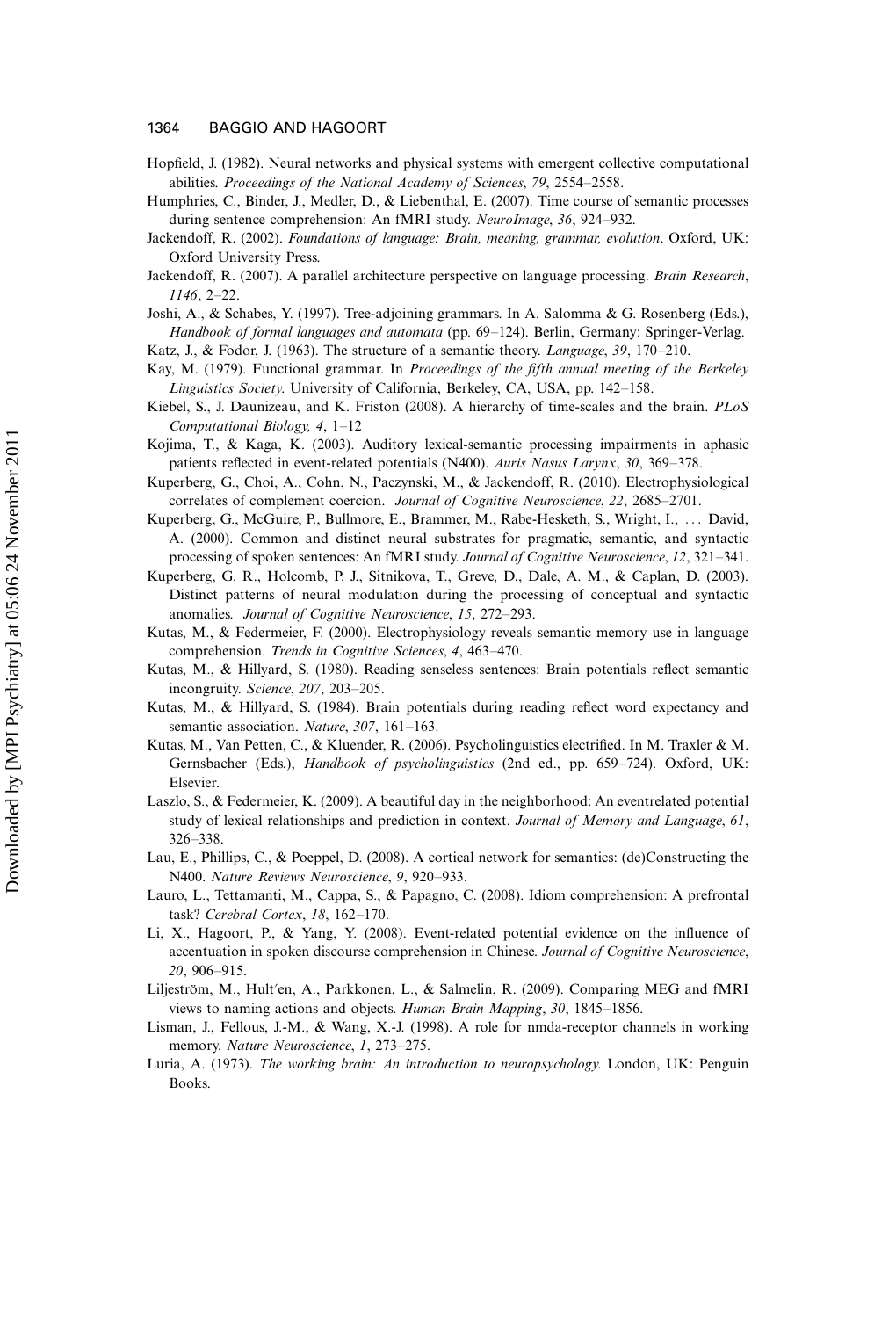- Makris, N., & Pandya, D. (2009). The extreme capsule in humans an rethinking of the language circuitry. Brain Structure and Function, 213, 343-358.
- Mandonnet, E., Nouet, A., Gatignol, P., Capelle, L., & Duffau, H. (2007). Does the left inferior longitudinal fasciculus play a role in language? A brains stimulation study. *Brain*,  $130, 623-629$ .
- Masson, M. E. J. (1991). A distributed memory model of context effects in word identification. In D. Besner & G. W. Humphreys (Eds.), Basic processes in reading: Visual word recognition. Hillsdale, NJ: Lawrence Erlbaum Associates, Inc
- Masson, M. E. J. (1995). A distributed memory model of semantic priming. Journal of Experimental Psychology: Learning, Memory and Cognition, 21, 3-23.
- Matsumoto, R., Nair, D., LaPresto, E., Najm, I., Bingaman, W., Shibasaki, H., & Lüders, H. (2004). Functional connectivity in the human language system: A cortico-cortical evoked potential study. Brain, 127, 2316-2330.
- McRae, K. (2004). Semantic memory: Some insights from feature-based connectionist attractor networks. In B. H. Ross (Ed.), *Psychology of learning and motivation: Advances in research and* theory (Vol. 45, pp. 41–86). San Diego, CA: Academic Press
- Mechelli, A., Gorno-Tempini, M., & Price, C. (2003). Neuroimaging studies of word and pseudoword reading: Consistencies, inconsistencies and limitations. Journal of Cognitive Neuroscience, 15, 260-271.
- Mesulam, M. (2008). Representation, inference, and transcendent encoding in neurocognitive networks of the human brain. Annals of Neurology, 64, 367-378.
- Montague, R. (1970). Universal grammar. Theoria, 36, 373-398.
- Moss, H., Abdallah, S., Fletcher, P., Bright, P., Pilgrim, L., Acres, K., & Tyler, L. (2005). Selecting among competing alternatives: Selection and retrieval in the left inferior frontal gyrus. Cerebral Cortex, 15, 1723-1735.
- Moss, H., Hare, H., Day, P., & Tyler, L. (1994). A distributed memory model of the associative boost in semantic priming. Connection Science, 6, 413-427.
- Neary, D., Snowden, J., & Mann, D. (2005). Frontotemporal dementia. *Lancet Neurology*, 4, 771– 780.
- Newman, A., Pancheva, R., Ozawa, K., Neville, H., & Ullman, M. (2001). An eventrelated fMRI study of syntactic and semantic violations. Journal of Psycholinguistic Research, 30, 330-364.
- Ni, W., Constable, R., Mencl, W., Pugh, K., Fulbright, R., Shaywitz, S., & ... Gore, J. (2000). An event-related neuroimaging study distinguishing form and content in sentence processing. Journal of Cognitive Neuroscience, 12, 120-133.
- Nobre, A., Allison, T., & McCarthy, G. (1994). Word recognition in the human inferior temporal lobe. Nature, 372, 260-263.
- Oliveri, M., Romero, L., & Papagno, C. (2004). Left but not right temporal lobe involvement in opaque idiom comprehension: A repetitive transcranial stimulation study. Journal of Cognitive Neuroscience, 16, 848-855.
- Osterhout, L., Kim, A., & Kuperberg, G. (2010). The neurobiology of sentence comprehension. In M. Spivey, M. Joanisse, & K. McRae (Eds.), The Cambridge handbook of psycholinguistics. Cambridge, UK: Cambridge University Press.
- Otten, M., Nieuwland, M., & Van Berkum, J. (2007). Great expectations: Specific lexical anticipation influences the processing of spoken language. BMC Neuroscience, 8.
- Papagno, C., Curti, R., Rizzo, S., Crippa, F., & Colombo, M. (2006). Is the right hemisphere involved in idiom comprehension? A neuropsychological study. Neuropsychology, 20, 598–606.
- Papagno, C., Tabossi, P., Colombo, M., & Zampetti, P. (2004). Idiom comprehension in aphasic patients. Brain and Language, 89, 226-234.
- Partee, B. (1984). Compositionality. In F. Veltman and F. Landman (Eds.), Varieties of formal semantics (pp. 281-311). Dordrecht: Foris.
- Partee, B., ter Meulen, A., & Wall, R. (1990). Mathematical methods in linguistics. Dordrecht: Kluwer.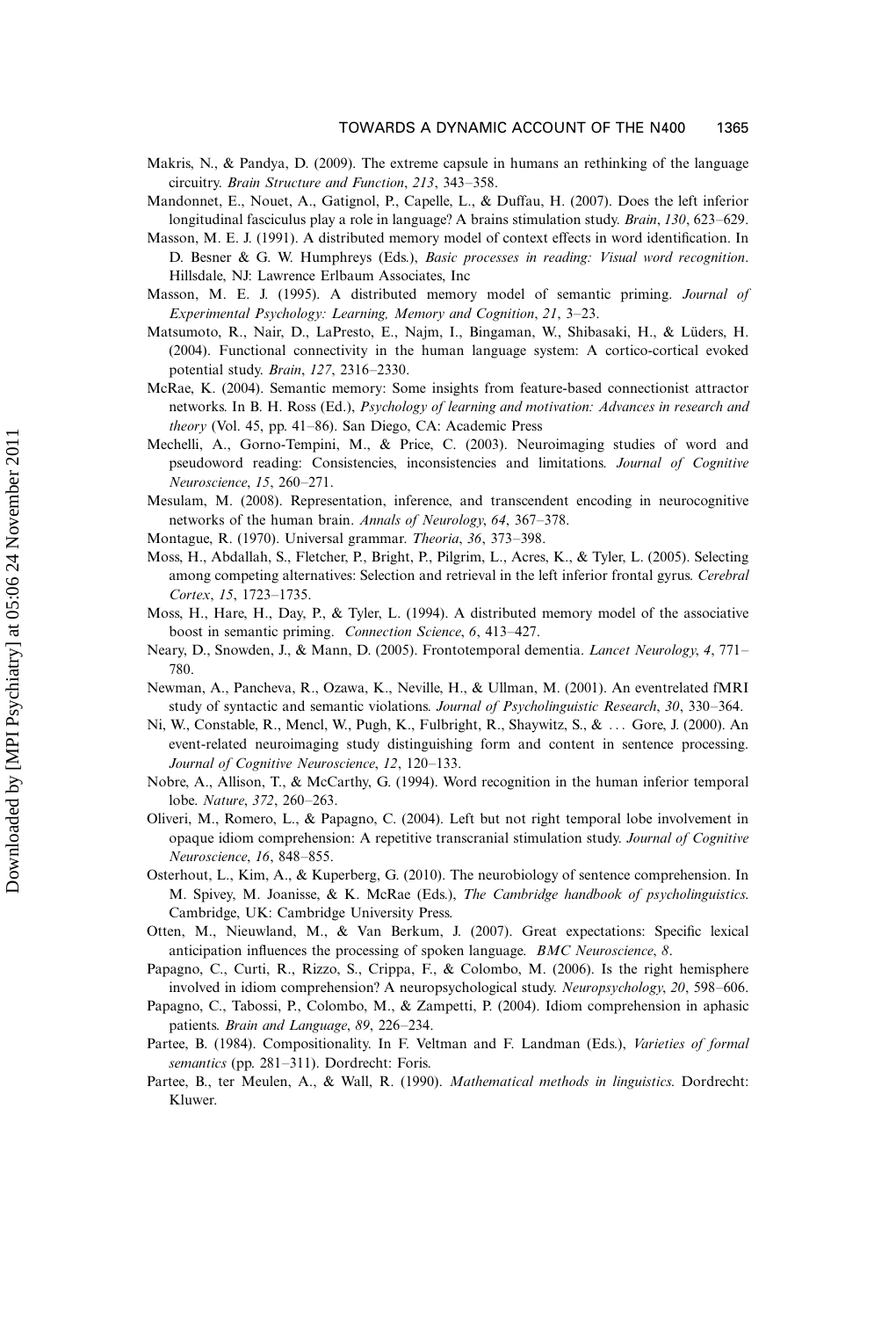- Patterson, K., Nestor, P., & Rogers, T. (2007). Where do you know what you know? The representation of semantic knowledge in the human brain. Nature Reviews Neuroscience, 8, 976-987
- Perfetti, C. (1999). Comprehending written language: A blueprint for the reader. In C. Brown & P. Hagoort (Eds.), *The neurocognition of language* (pp. 167–208). Oxford, UK: Oxford University Press.
- Price, C., & Devlin, J. (2003). The myth of the visual word form area. NeuroImage,  $19, 473-481$ .
- Prince, A., & Smolensky, P. (1997). Optimality: From neural networks to universal grammar. Science, 275, 1604-1610.
- Pustejovsky, J. (1995). The generative Lexicon. Cambridge, MA: MIT Press.
- Rizzo, S., Sandrini, M., & Papagno, C. (2007). The dorsolateral prefrontal cortex in idiom comprehension: A repetitive TMS study. Brain Research Bulletin, 71, 523-528.
- Robinson, G., Blair, J., & Cipolotti, L. (1998). Dynamic aphasia: An inability to select between competing verbal responses? Brain, 121, 77-89.
- Robinson, G., Shallice, T., & Cipolotti, L. (2005). A failure of high level verbal response selection in progressive dynamic aphasia. Cognitive Neuropsychology, 22, 661-694.
- Rodd, J., Davis, M., & Johnsrude, I. (2005). The neural mechanism of speech comprehension: fMRI studies of semantic ambiguity. Cerebral Cortex, 15, 1261-1269.
- Ruschemeyer, S., Fiebach, C., Kempe, V., & Friederici, A. (2005). Processing lexical semantic and syntactic information in first and second language: fMRI evidence from German and Russian. Human Brain Mapping, 25, 266-286.
- Ruschemeyer, S., Zysset, S., & Friederici, A. (2006). Native and non-native reading of sentences: An fMRI experiment. NeuroImage, 31, 354-365.
- Saur, D., Kreher, B., Schnell, S., Kümmerer, D., Kellmeyer, P., Vry, M.-S., ... Weiller, C. (2008). Ventral and dorsal pathways for language. Proceedings of the National Academy of Sciences,  $105, 18035 - 18040.$
- Seuren, P. (2009). Language from within: Vol. 1. Language in cognition. Oxford, UK: Oxford University Press.
- Sherman, S. (2007). The thalamus is more than just a relay. Current Opinion in Neurobiology, 17, 417-422
- Sherman, S. and R. Guillery (1998). On the actions that one nerve cell can have on an-other: Distinguishing 'drivers' from 'modulators'. Proceedings of the National Academy of Sciences, 95, 7121-7126
- Snowden, J., Neary, D., & Mann, D. (2002). Frontotemporal dementia. British Journal of Psychiatry, 180, 140-143.
- Tesink, C., Petersson, K., Van Berkum, J., van den Brink, D., Buitelaar, J., & Hagoort, P. (2009). Unification of speaker and meaning in language comprehension: An fMRI study. Journal of Cognitive Neuroscience, 21, 2085-2099.
- Thompson-Schill, S., Bedny, M., & Goldberg, R. (2005). The frontal loves and the regulation of mental activity. Current Opinion in Neurobiology, 15, 219-224.
- Thompson-Schill, S., D'Esposito, M., Aguirre, G., & Farah, M. (1997). Role of left inferior prefrontal cortex in retrieval of semantic knowledge: A reevaluation. Proceedings of the National Academy of Sciences, 94, 14792-14797.
- van Atteveldt, N., Formisano, E., Goebel, R., & Blomert, L. (2004). Integration of letters and speech sounds in the human brain. Neuron,  $43$ ,  $271-282$ .
- van Berkum, J., Hagoort, P., & Brown, C. (1999). Semantic integration in sentences and discourse: Evidence from the N400. Journal of Cognitive Neuroscience, 11, 657-671.
- van Berkum, J., van den Brink, D., Tesink, C., Kos, M., & Hagoort, P. (2008). The neural integration of speaker and message. Journal of Cognitive Neuroscience, 20, 580-591.
- van Lambalgen, M., & Hamm, F. (2004). The proper treatment of events. Oxford, UK: Blackwell.